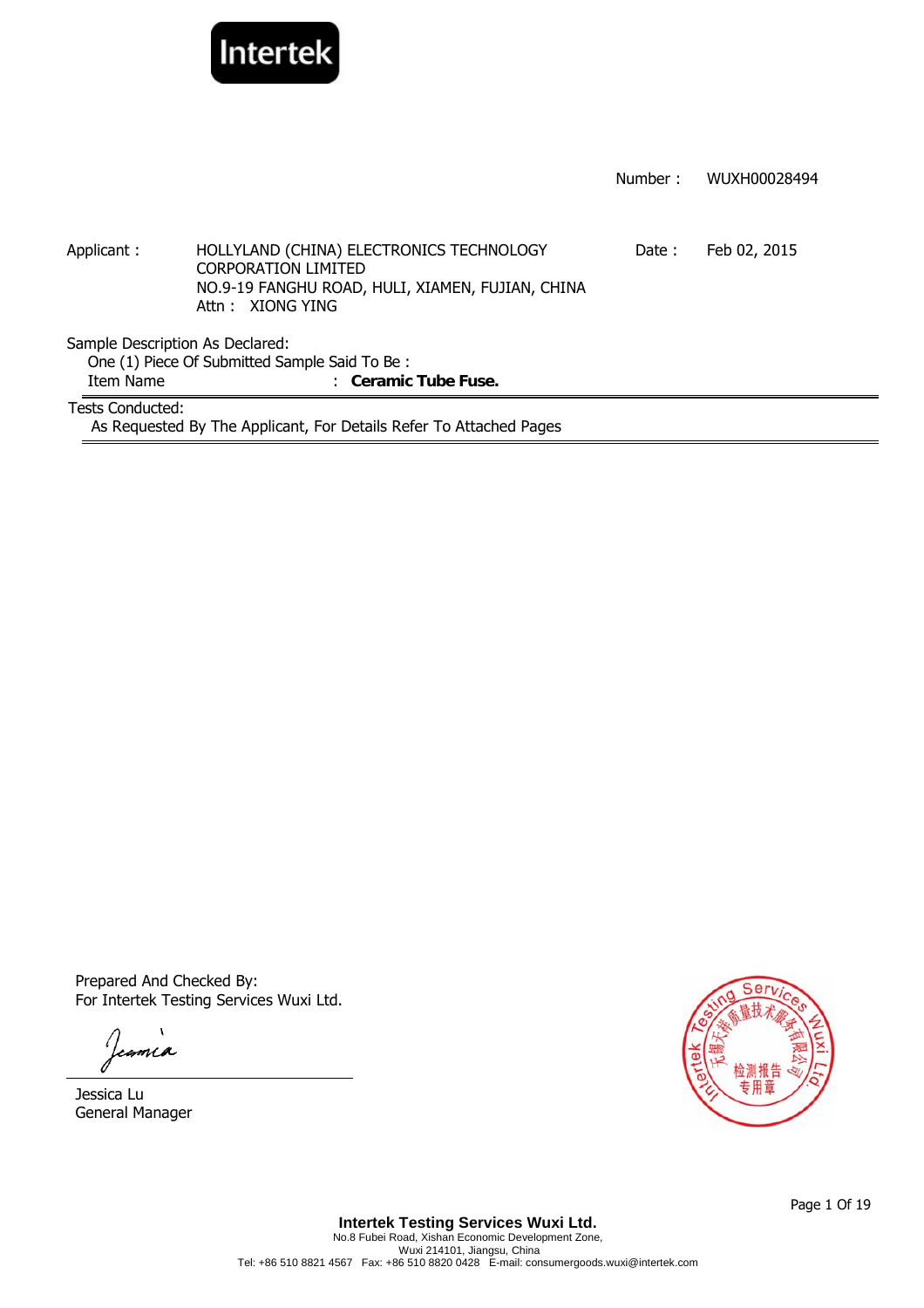

# Tests Conducted (As Requested By The Applicant)

1 (I) SVHC Testing Results

(a) The First List (15 SVHC Released in Oct, 2008)

| <b>Chemical Substance</b>                                                                                  | CAS No.                                                                                 | Results % (w/w) |
|------------------------------------------------------------------------------------------------------------|-----------------------------------------------------------------------------------------|-----------------|
| Cobalt Dichloride ∆                                                                                        | 7646-79-9                                                                               | ND.             |
| Diarsenic Pentaoxide $\Delta$                                                                              | 1303-28-2                                                                               | ND.             |
| Diarsenic Trioxide $\Delta$                                                                                | 1327-53-3                                                                               | <b>ND</b>       |
| Lead Hydrogen Arsenate ∆                                                                                   | 7784-40-9                                                                               | ND.             |
| Triethyl Arsenate ∆                                                                                        | 15606-95-8                                                                              | ND              |
| Sodium Dichromate Δ                                                                                        | 7789-12-0, 10588-01-9                                                                   | ND              |
| Bis (Tributyltin) Oxide (TBTO) ∆                                                                           | $56 - 35 - 9$                                                                           | ND.             |
| Anthracene                                                                                                 | $120 - 12 - 7$                                                                          | ND.             |
| 4,4'-Diaminodiphenylmethane (MDA)                                                                          | 101-77-9                                                                                | ND.             |
| Hexabromocyclododecane (HBCDD) and<br>All Major Diastereoisomers Identified<br>(a-HBCDD, β-HBCDD, γ-HBCDD) | 25637-99-4 and 3194-<br>$55-6$<br>$(134237 - 50 - 6,$<br>134237-51-7, 134237-<br>$52-8$ | ND.             |
| 5-Tert-Butyl-2,4,6-Trinitro-m-Xylene<br>(Musk Xylene)                                                      | $81 - 15 - 2$                                                                           | ND.             |
| Bis (2-Ethylhexyl) Phthalate (DEHP)                                                                        | 117-81-7                                                                                | ND.             |
| Dibutyl Phthalate (DBP)                                                                                    | $84 - 74 - 2$                                                                           | ND              |
| Benzyl Butyl Phthalate (BBP)                                                                               | 85-68-7                                                                                 | ND.             |
| Short Chain Chlorinated Paraffins (C <sub>10-13</sub> )                                                    | 85535-84-8                                                                              | <b>ND</b>       |

(b) The Second List (13 SVHC Release in Jan, 2010 and Mar, 2010)

| <b>Chemical Substance</b>                                        | CAS No.        | Results $% (w/w)$ |
|------------------------------------------------------------------|----------------|-------------------|
| Lead Chromate $\Delta$                                           | 7758-97-6      | ND                |
| Lead Chromate Molybdate Sulphate Red<br>(C.I. Pigment Red 104) ∆ | 12656-85-8     | ND.               |
| Lead Sulfochromate Yellow (C.I. Pigment<br>Yellow 34) ∆          | 1344-37-2      | ND.               |
| Tris (2-Chloroethyl) Phosphate                                   | 115-96-8       | ND                |
| 2,4-Dinitrotoluene                                               | $121 - 14 - 2$ | <b>ND</b>         |
| Diisobutyl Phthalate (DIBP)                                      | $84 - 69 - 5$  | <b>ND</b>         |
| Coal Tar Pitch, High Temperature                                 | 65996-93-2     | <b>ND</b>         |
| Anthracene Oil                                                   | 90640-80-5     | ND                |
| Anthracene Oil, Anthracene Paste, Distn.<br>Lights               | 91995-17-4     | <b>ND</b>         |
| Anthracene Oil, Anthracene Paste,<br>Anthracene Fraction         | 91995-15-2     | ND.               |
| Anthracene Oil, Anthracene-low                                   | 90640-82-7     | ND.               |
| Anthracene Oil, Anthracene Paste                                 | 90640-81-6     | <b>ND</b>         |

Page 2 Of 19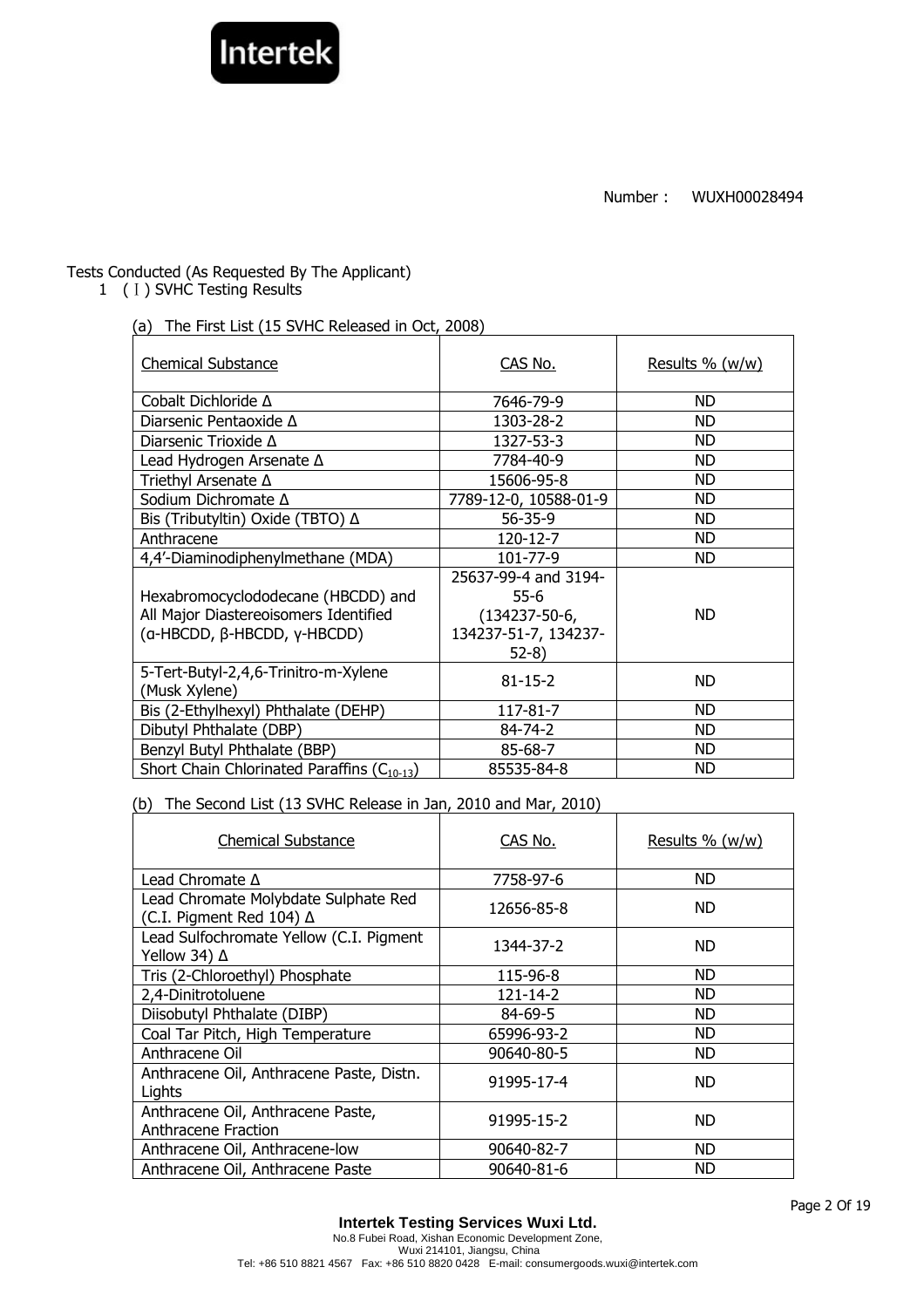

## Tests Conducted (As Requested By The Applicant)

Acrylamide ND

# (c) The Third List (8 SVHC Release in Jun,2010)

| <b>Chemical Substance</b>                           | CAS No.                                | Results % (w/w) |
|-----------------------------------------------------|----------------------------------------|-----------------|
| Boric Acid $\Delta$                                 | 10043-35-3, 11113-50-1                 | <b>ND</b>       |
| Disodium Tetraborate, Anhydrous ∆                   | 1330-43-4,<br>12179-04-3,<br>1303-96-4 | <b>ND</b>       |
| Tetraboron Disodium Heptaoxide,<br>Hydrate $\Delta$ | 12267-73-1                             | <b>ND</b>       |
| Sodium Chromate Δ                                   | 7775-11-3                              | <b>ND</b>       |
| Potassium Chromate $\Delta$                         | 7789-00-6                              | <b>ND</b>       |
| Ammonium Dichromate Δ                               | 7789-09-5                              | <b>ND</b>       |
| Potassium Dichromate ∆                              | 7778-50-9                              | <b>ND</b>       |
| Trichloroethylene                                   | $79-01-6$                              | <b>ND</b>       |

# (d) The Fourth List (8 SVHC Release in Dec,2010)

| <b>Chemical Substance</b>                                                                                    | CAS No.                 | Results % (w/w) |
|--------------------------------------------------------------------------------------------------------------|-------------------------|-----------------|
| 2-Methoxyethanol                                                                                             | 109-86-4                | <b>ND</b>       |
| 2-Ethoxyethanol                                                                                              | 110-80-5                | <b>ND</b>       |
| Cobalt Sulphate ∆                                                                                            | 10124-43-3              | <b>ND</b>       |
| Cobalt Dinitrate ∆                                                                                           | 10141-05-6              | <b>ND</b>       |
| Cobalt Carbonate $\Delta$                                                                                    | $513 - 79 - 1$          | <b>ND</b>       |
| Cobalt Diacetate $\Delta$                                                                                    | $71 - 48 - 7$           | <b>ND</b>       |
| Chromium Trioxide Δ                                                                                          | 1333-82-0               | <b>ND</b>       |
| Chromic Acid $\Delta$<br>Dichromic Acid $\Delta$<br>Oligomers of Chromic Acid and Dichromic<br>Acid $\Delta$ | 7738-94-5<br>13530-68-2 | <b>ND</b>       |

## (e) The Fifth List (7 SVHC Release in Jun, 2011)

| <b>Chemical Substance</b>                                                                  | CAS No.                     | Results % (w/w) |
|--------------------------------------------------------------------------------------------|-----------------------------|-----------------|
| Strontium Chromate∆                                                                        | 7789-06-2                   | <b>ND</b>       |
| 2-ethoxyethyl acetate (2-EEA)                                                              | $111 - 15 - 9$              | <b>ND</b>       |
| 1,2-Benzenedicarboxylic acid, di- $C_{7-11}$ -<br>branched and linear alkyl esters (DHNUP) | 68515-42-4                  | ND.             |
| Hydrazine                                                                                  | 7803-57-8<br>$302 - 01 - 2$ | <b>ND</b>       |
| 1-methyl-2-pyrrolidone                                                                     | 872-50-4                    | ND              |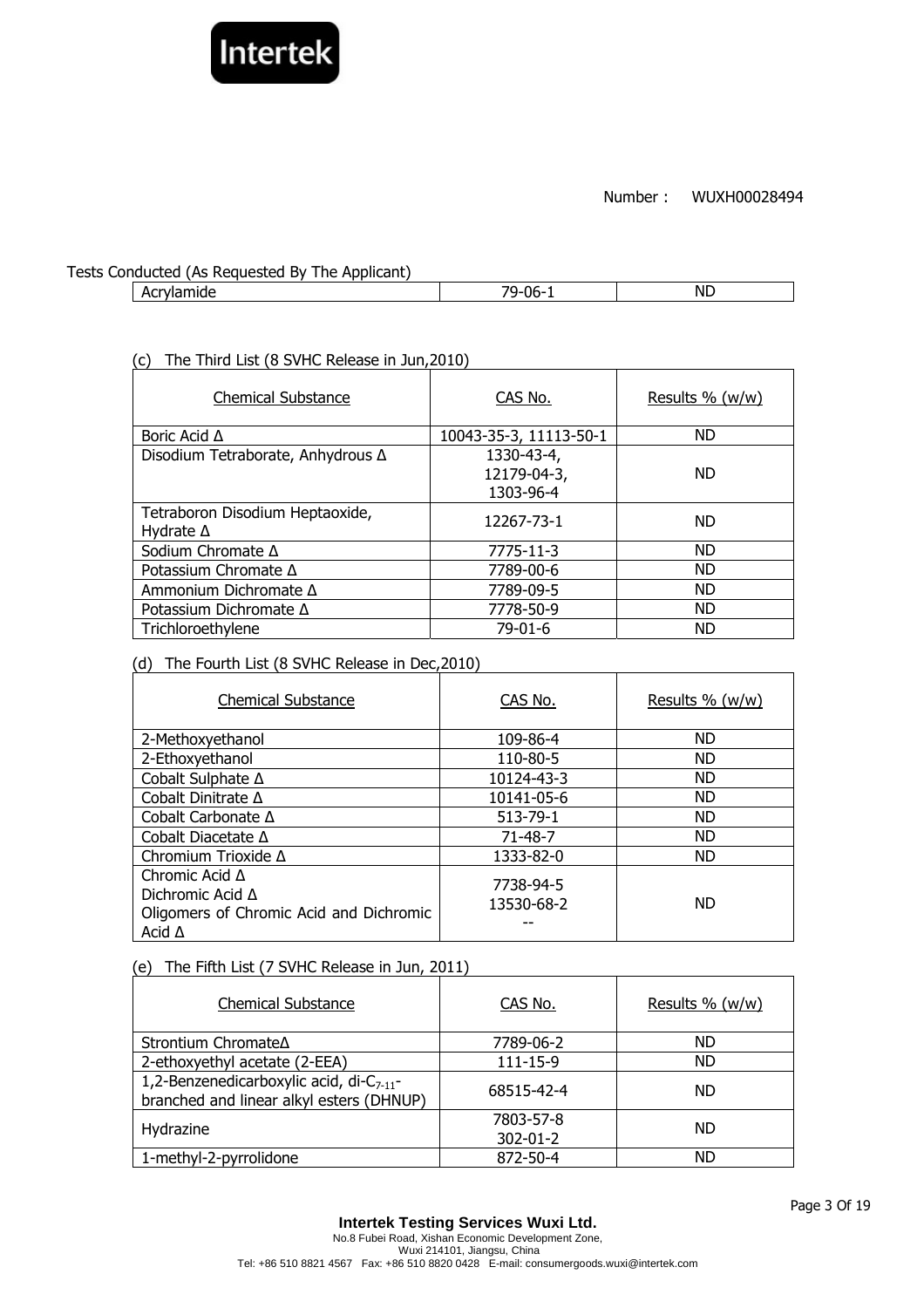

## Tests Conducted (As Requested By The Applicant)

| 1,2,3-trichloropropane                                                                       | $96 - 18 - 4$ | ND. |
|----------------------------------------------------------------------------------------------|---------------|-----|
| 1,2-Benzenedicarboxylic acid, di- $C_{6-8}$ -<br>  branched alkyl esters, $C_7$ -rich (DIHP) | 71888-89-6    | NL. |

(f) The Sixth List (20 SVHC Release in Dec, 2011)

| <b>Chemical Substance</b>                                                  | CAS No.                       | Results % (w/w) |
|----------------------------------------------------------------------------|-------------------------------|-----------------|
| Lead dipicrate $\Delta$                                                    | 6477-64-1                     | <b>ND</b>       |
|                                                                            | 15245-44-0                    | <b>ND</b>       |
| Lead azide; Lead diazideA                                                  | 13424-46-9                    | <b>ND</b>       |
| Phenolphthalein                                                            | $77-09-8$                     | <b>ND</b>       |
| 2,2'-dichloro-4,4'-methylenedianiline<br>(MOCA)                            | $101 - 14 - 4$                | <b>ND</b>       |
| N,N-dimethylacetamide (DMAC)                                               | 127-19-5                      | <b>ND</b>       |
| Trilead diarsenate∆                                                        | 3687-31-8                     | <b>ND</b>       |
| Calcium arsenate∆                                                          | 7778-44-1                     | <b>ND</b>       |
| Arsenic acid $\Delta$                                                      | 7778-39-4                     | ND              |
| Bis(2-methoxyethyl) ether                                                  | 111-96-6                      | <b>ND</b>       |
| 1,2-Dichloroethane                                                         | 107-06-2                      | <b>ND</b>       |
| 4-(1,1,3,3-tetramethylbutyl)phenol, (4-<br>tert-Octylphenol)               | 140-66-9                      | <b>ND</b>       |
| 2-Methoxyaniline; o-Anisidine                                              | $90 - 04 - 0$                 | <b>ND</b>       |
| Bis(2-methoxyethyl) phthalate (DMEP)                                       | 117-82-8                      | <b>ND</b>       |
| Formaldehyde, oligomeric reaction<br>products with aniline (technical MDA) | 25214-70-4                    | <b>ND</b>       |
| Pentazinc chromate octahydroxide∆                                          | 49663-84-5                    | <b>ND</b>       |
| Potassium hydroxyoctaoxodizincate di-<br>chromate∆                         | 11103-86-9                    | <b>ND</b>       |
| Dichromium tris(chromate) A                                                | 24613-89-6                    | <b>ND</b>       |
| Aluminosilicate Refractory Ceramic Fibres<br>Λ                             | (Index No. 650-017-00-<br>8)  | <b>ND</b>       |
| Zirconia Aluminosilicate Refractory<br>Ceramic Fibres $\Delta$             | (Index No. 650-017-<br>$00-8$ | <b>ND</b>       |

# (g) The Seventh List (13 SVHC Release in Jun, 2012)

| <b>Chemical Substance</b>                                      | CAS No.       | Results % (w/w) |
|----------------------------------------------------------------|---------------|-----------------|
| 1,2-bis(2-methoxyethoxy) ethane<br>(TEGDME; triglyme)          | 112-49-2      | <b>ND</b>       |
| 1,2-dimethoxyethane; ethylene glycol<br>dimethyl ether (EGDME) | 110-71-4      | <b>ND</b>       |
| Diboron trioxide∆                                              | 1303-86-2     | <b>ND</b>       |
| Formamide                                                      | $75 - 12 - 7$ | <b>ND</b>       |
| Lead(II) bis(methanesulfonate) $\Delta$                        | 17570-76-2    | <b>ND</b>       |
| TGIC (1,3,5-tris(oxiranylmethyl)-1,3,5-                        | 2451-62-9     | <b>ND</b>       |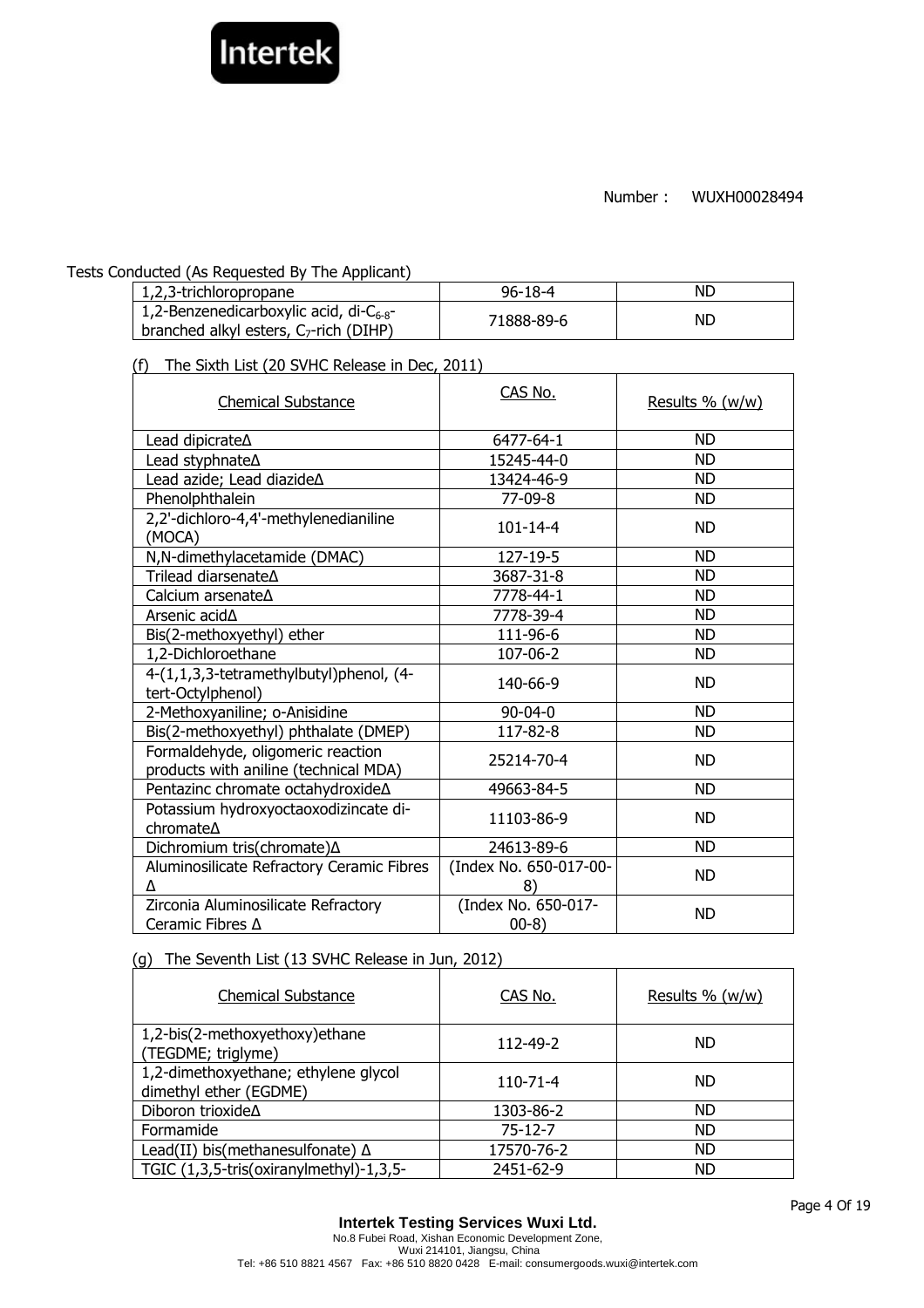

Tests Conducted (As Requested By The Applicant)

| triazine-2,4,6(1H,3H,5H)-trione)                                                                                                                                                                                                                             |                |           |
|--------------------------------------------------------------------------------------------------------------------------------------------------------------------------------------------------------------------------------------------------------------|----------------|-----------|
| β-TGIC (1,3,5-tris[(2S and 2R)-2,3-<br>epoxypropyl]-1,3,5-triazine-2,4,6-<br>$(1H, 3H, 5H)$ -trione)                                                                                                                                                         | 59653-74-6     | <b>ND</b> |
| 4,4'-bis(dimethylamino)benzophenone<br>(Michler's ketone)                                                                                                                                                                                                    | $90 - 94 - 8$  | <b>ND</b> |
| N,N,N',N'-tetramethyl-4,4'-<br>methylenedianiline (Michler's base)                                                                                                                                                                                           | $101 - 61 - 1$ | <b>ND</b> |
| [4-[4,4'-bis(dimethylamino)<br>benzhydrylidene]cyclohexa-2,5-dien-1-<br>ylidene]dimethylammonium chloride (C.I.<br>Basic Violet 3) [with $\geq 0.1\%$ of Michler's<br>ketone (EC No. 202-027-5) or Michler's<br>base (EC No. 202-959-2)]                     | 548-62-9       | <b>ND</b> |
| [4-[[4-anilino-1-naphthyl][4-<br>(dimethylamino)phenyl]methylene]cycloh<br>exa-2,5-dien-1-ylidene]<br>dimethylammonium chloride (C.I. Basic<br>Blue 26) [with $\geq$ 0.1% of Michler's<br>ketone (EC No. 202-027-5) or Michler's<br>base (EC No. 202-959-2)] | 2580-56-5      | <b>ND</b> |
| a, a-Bis[4-(dimethylamino)phenyl]-4<br>(phenylamino)naphthalene-1-<br>methanol (C.I. Solvent Blue 4) [with $\ge$<br>0.1% of Michler's ketone (EC No. 202-<br>027-5) or Michler's base (EC No. 202-959-<br>$2)$ ]                                             | 6786-83-0      | <b>ND</b> |
| 4,4'-bis(dimethylamino)-4"-<br>(methylamino)trityl alcohol [with $\geq 0.1\%$<br>of Michler's ketone (EC No. 202-027-5) or<br>Michler's base (EC No. 202-959-2)]                                                                                             | $561 - 41 - 1$ | <b>ND</b> |

# (h) The Eighth List (54 SVHC Release in Dec, 2012)

| <b>Chemical Substance</b>                                         | CAS No.        | Results $\%$ (w/w) |
|-------------------------------------------------------------------|----------------|--------------------|
| Bis(pentabromophenyl) ether<br>(decabromodiphenyl ether; DecaBDE) | 1163-19-5      | <b>ND</b>          |
| Pentacosafluorotridecanoic acid                                   | 72629-94-8     | <b>ND</b>          |
| Tricosafluorododecanoic acid                                      | $307 - 55 - 1$ | <b>ND</b>          |
| Henicosafluoroundecanoic acid                                     | 2058-94-8      | <b>ND</b>          |
| Heptacosafluorotetradecanoic acid                                 | 376-06-7       | <b>ND</b>          |
| Diazene-1,2-dicarboxamide (C,C'-<br>azodi(formamide))             | $123 - 77 - 3$ | <b>ND</b>          |
| Cyclohexane-1,2-dicarboxylic anhydride                            | 85-42-7        | <b>ND</b>          |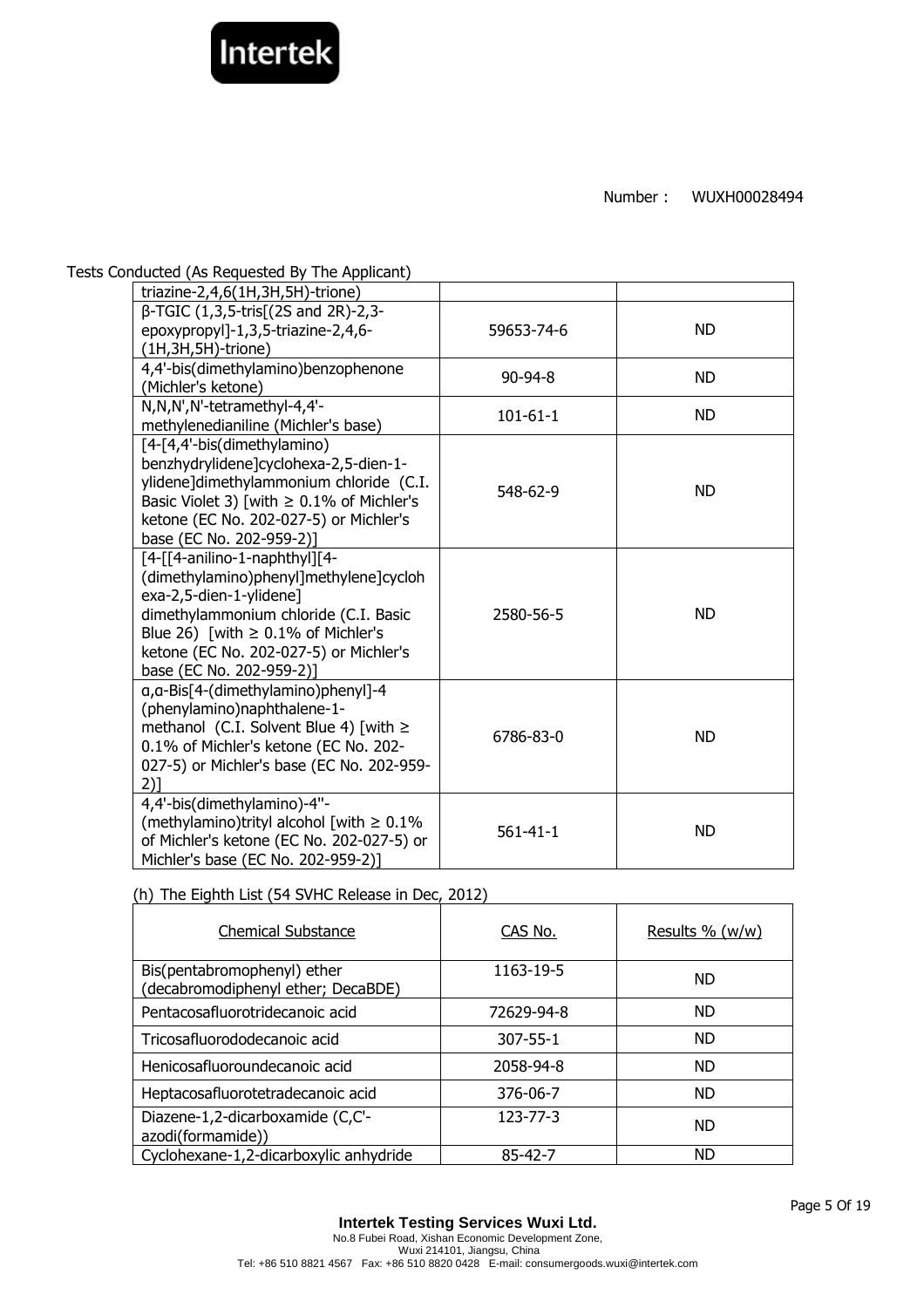

Tests Conducted (As Requested By The Applicant)

| $[1]$                                                                                                                                                                                                                                                            |               |           |
|------------------------------------------------------------------------------------------------------------------------------------------------------------------------------------------------------------------------------------------------------------------|---------------|-----------|
| cis-cyclohexane-1,2-dicarboxylic<br>anhydride [2]                                                                                                                                                                                                                | 13149-00-3    |           |
| trans-cyclohexane-1,2-dicarboxylic<br>anhydride [3]                                                                                                                                                                                                              | 14166-21-3    |           |
| [The individual cis- [2] and trans- [3]<br>isomer substances and all possible<br>combinations of the cis- and trans-<br>isomers [1] are covered<br>by this entry].                                                                                               |               |           |
| Hexahydromethylphthalic anhydride [1],                                                                                                                                                                                                                           |               |           |
| Hexahydro-4-methylphthalic anhydride                                                                                                                                                                                                                             |               |           |
| [2]                                                                                                                                                                                                                                                              | 25550-51-0    |           |
| Hexahydro-1-methylphthalic anhydride                                                                                                                                                                                                                             |               |           |
| $[3],$                                                                                                                                                                                                                                                           | 19438-60-9    | <b>ND</b> |
| Hexahydro-3-methylphthalic anhydride [4]                                                                                                                                                                                                                         | 48122-14-1    |           |
| [The individual isomers [2], [3] and [4]<br>(including their cis- and trans- stereo<br>isomeric forms) and all possible<br>combinations of the isomers [1] are<br>covered by this entry]                                                                         | 57110-29-9    |           |
| 4-Nonylphenol, branched and linear                                                                                                                                                                                                                               |               |           |
| [substances with a linear and/or branched<br>alkyl chain with a carbon number of 9<br>covalently bound in position 4 to phenol,<br>covering also UVCB- and well-defined<br>substances which include any of the<br>individual isomers or a combination<br>thereof |               | <b>ND</b> |
| 4-(1,1,3,3-tetramethylbutyl)phenol,<br>ethoxylated<br>[covering well-defined substances and<br>UVCB substances, polymers and<br>homologues]                                                                                                                      |               | <b>ND</b> |
| Methoxyacetic acid                                                                                                                                                                                                                                               | 625-45-6      | <b>ND</b> |
| N,N-dimethylformamide                                                                                                                                                                                                                                            | $68 - 12 - 2$ | <b>ND</b> |
| Dibutyltin dichloride (DBTC) △                                                                                                                                                                                                                                   | 683-18-1      | ND.       |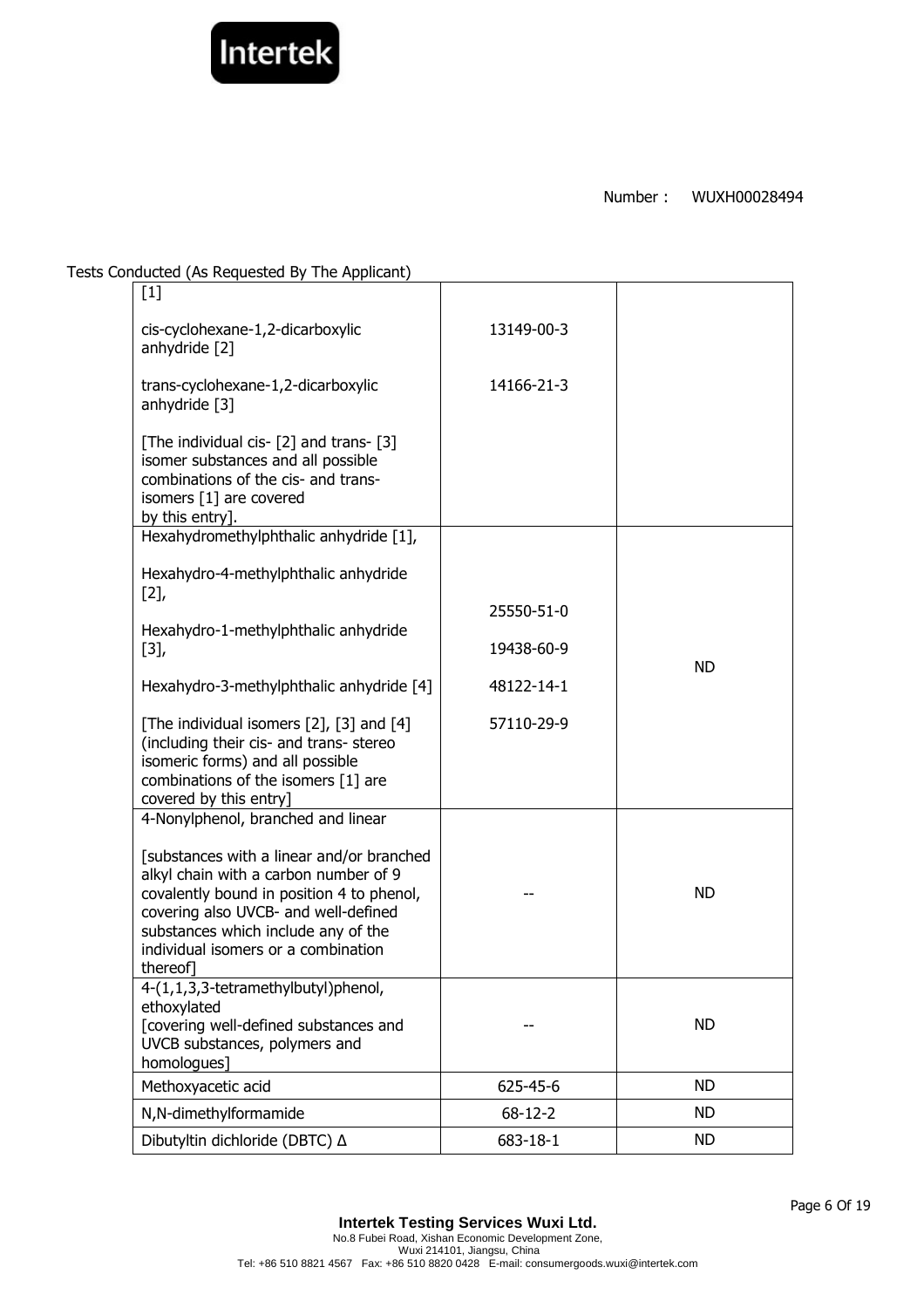

Tests Conducted (As Requested By The Applicant)

| Lead monoxide (Lead oxide) $\Delta$                                                                                                                                                                          | 1317-36-8     | <b>ND</b> |
|--------------------------------------------------------------------------------------------------------------------------------------------------------------------------------------------------------------|---------------|-----------|
| Orange lead (Lead tetroxide) ∆                                                                                                                                                                               | 1314-41-6     | <b>ND</b> |
| Lead bis(tetrafluoroborate) A                                                                                                                                                                                | 13814-96-5    | <b>ND</b> |
| Trilead bis(carbonate)dihydroxide ∆                                                                                                                                                                          | 1319-46-6     | <b>ND</b> |
| Lead titanium trioxideA                                                                                                                                                                                      | 12060-00-3    | <b>ND</b> |
| Lead titanium zirconium oxideA                                                                                                                                                                               | 12626-81-2    | <b>ND</b> |
| Silicic acid, lead salt $\Delta$                                                                                                                                                                             | 11120-22-2    | <b>ND</b> |
| Silicic acid (H2Si2O5), barium salt (1:1),<br>lead-doped $\Delta$<br>[with lead (Pb) content above the<br>applicable generic concentration limit for                                                         |               |           |
| 'toxicity for reproduction' Repr. 1A (CLP)<br>or category 1 (DSD); the substance is a<br>member of the group entry of lead<br>compounds, with index number 082-001-<br>00-6 in Regulation (EC) No 1272/2008] | 68784-75-8    | <b>ND</b> |
| 1-bromopropane (n-propyl bromide)                                                                                                                                                                            | 106-94-5      | <b>ND</b> |
| Methyloxirane (Propylene oxide)                                                                                                                                                                              | $75 - 56 - 9$ | <b>ND</b> |
| 1,2-Benzenedicarboxylic acid,<br>dipentylester, branched and linear                                                                                                                                          | 84777-06-0    | <b>ND</b> |
| Diisopentylphthalate (DIPP)                                                                                                                                                                                  | 605-50-5      | <b>ND</b> |
| N-pentyl-isopentylphthalate                                                                                                                                                                                  | 776297-69-9   | <b>ND</b> |
| 1,2-diethoxyethane                                                                                                                                                                                           | 629-14-1      | <b>ND</b> |
| Acetic acid, lead salt, basic∆                                                                                                                                                                               | 51404-69-4    | <b>ND</b> |
| Lead oxide sulfate A                                                                                                                                                                                         | 12036-76-9    | <b>ND</b> |
| [Phthalato(2-)]dioxotrilead∆                                                                                                                                                                                 | 69011-06-9    | <b>ND</b> |
| Dioxobis(stearato)trilead∆                                                                                                                                                                                   | 12578-12-0    | <b>ND</b> |
| Fatty acids, C16-18, lead salts∆                                                                                                                                                                             | 91031-62-8    | <b>ND</b> |
| Lead cynamidateA                                                                                                                                                                                             | 20837-86-9    | ND.       |
| Lead dinitrate <sup><math>\Delta</math></sup>                                                                                                                                                                | 10099-74-8    | <b>ND</b> |
| Pentalead tetraoxide sulphate∆                                                                                                                                                                               | 12065-90-6    | <b>ND</b> |
| Pyrochlore, antimony lead yellow∆                                                                                                                                                                            | 8012-00-8     | ND        |
| Sulfurous acid, lead salt, dibasic∆                                                                                                                                                                          | 62229-08-7    | ND        |
| Tetraethyllead∆                                                                                                                                                                                              | 78-00-2       | <b>ND</b> |
| Tetralead trioxide sulphate∆                                                                                                                                                                                 | 12202-17-4    | <b>ND</b> |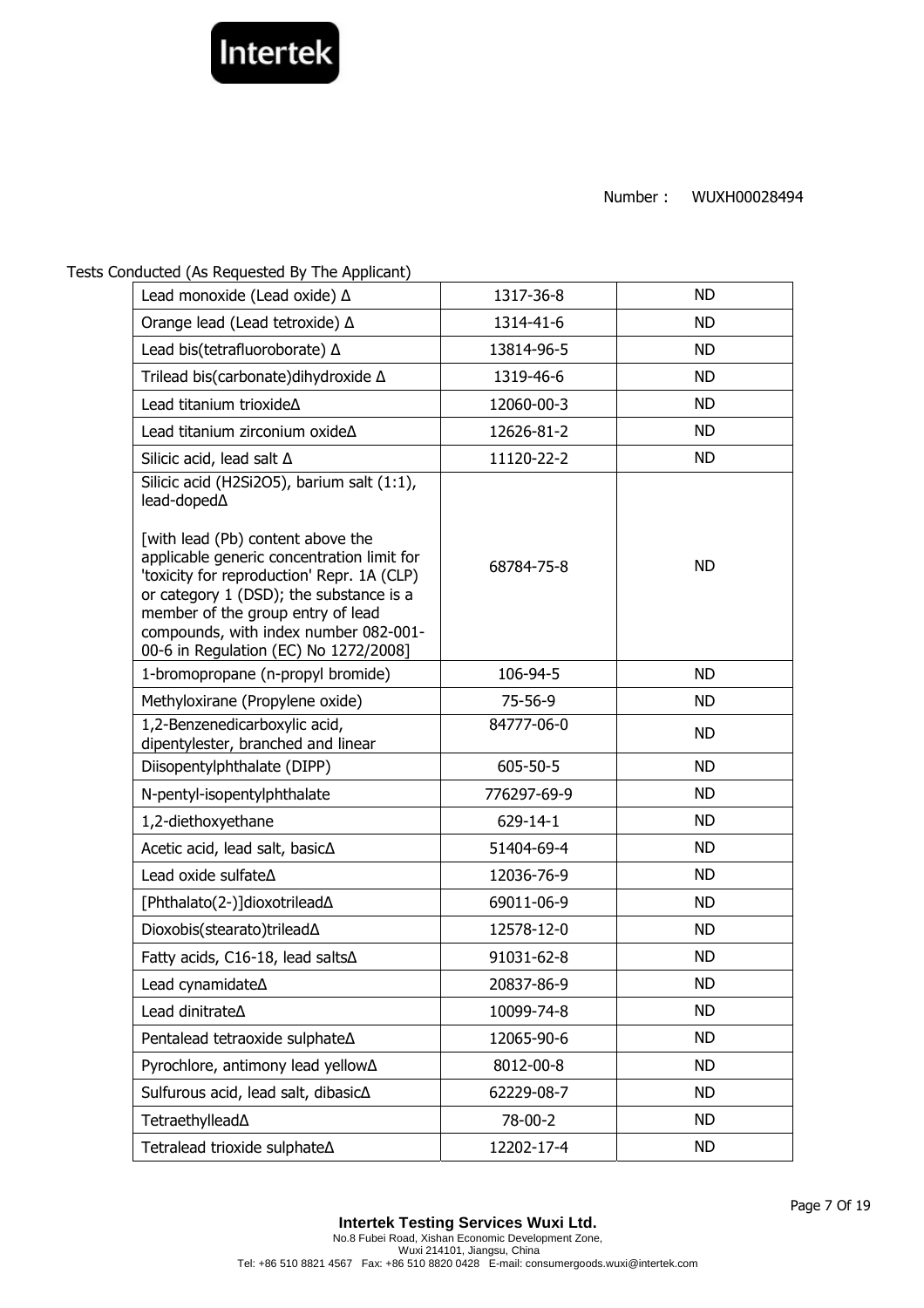

Tests Conducted (As Requested By The Applicant)

| Trilead dioxide phosphonate∆                           | 12141-20-7    | <b>ND</b> |
|--------------------------------------------------------|---------------|-----------|
| Furan                                                  | 110-00-9      | <b>ND</b> |
| Diethyl sulphate                                       | $64 - 67 - 5$ | ND.       |
| Dimethyl sulphate                                      | $77 - 78 - 1$ | ND.       |
| 3-ethyl-2-methyl-2-(3-methylbutyl)-1,3-<br>oxazolidine | 143860-04-2   | <b>ND</b> |
| Dinoseb (6-sec-butyl-2,4-dinitrophenol)                | 88-85-7       | <b>ND</b> |
| 4,4'-methylenedi-o-toluidine                           | 838-88-0      | <b>ND</b> |
| 4,4'-oxydianiline and its salts                        | 101-80-4      | <b>ND</b> |
| 4-aminoazobenzene                                      | $60 - 09 - 3$ | <b>ND</b> |
| 4-methyl-m-phenylenediamine (toluene-<br>2,4-diamine)  | $95 - 80 - 7$ | <b>ND</b> |
| 6-methoxy-m-toluidine (p-cresidine)                    | 120-71-8      | <b>ND</b> |
| Biphenyl-4-ylamine                                     | $92 - 67 - 1$ | <b>ND</b> |
| o-aminoazotoluene [(4-o-tolylazo-o-<br>toluidine])     | $97 - 56 - 3$ | ND.       |
| o-toluidine                                            | $95 - 53 - 4$ | <b>ND</b> |
| N-methylacetamide                                      | 79-16-3       | <b>ND</b> |

# (i) The Ninth List (6 SVHC Release in Jun, 2013)

| <b>Chemical Substance</b>                                                                                                                                                                                                                                                                                                                                       | CAS No.   | Results % (w/w) |
|-----------------------------------------------------------------------------------------------------------------------------------------------------------------------------------------------------------------------------------------------------------------------------------------------------------------------------------------------------------------|-----------|-----------------|
| $C$ admium $\Delta$                                                                                                                                                                                                                                                                                                                                             | 7440-43-9 | <b>ND</b>       |
| Cadmium oxide $\Delta$                                                                                                                                                                                                                                                                                                                                          | 1306-19-0 | ND.             |
| Dipentyl phthalate (DPP)                                                                                                                                                                                                                                                                                                                                        | 131-18-0  | ND.             |
| 4-Nonylphenol, branched and linear,<br>ethoxylated<br>[substances with a linear and/or branched]<br>alkyl chain with a carbon number of 9<br>covalently bound in position 4 to phenol,<br>ethoxylated covering UVCB- and well-<br>defined substances, polymers and<br>homologues, which include any of the<br>individual isomers and/or combinations<br>thereof |           | ND.             |
| Ammonium pentadecafluorooctanoate                                                                                                                                                                                                                                                                                                                               | 3825-26-1 | ND              |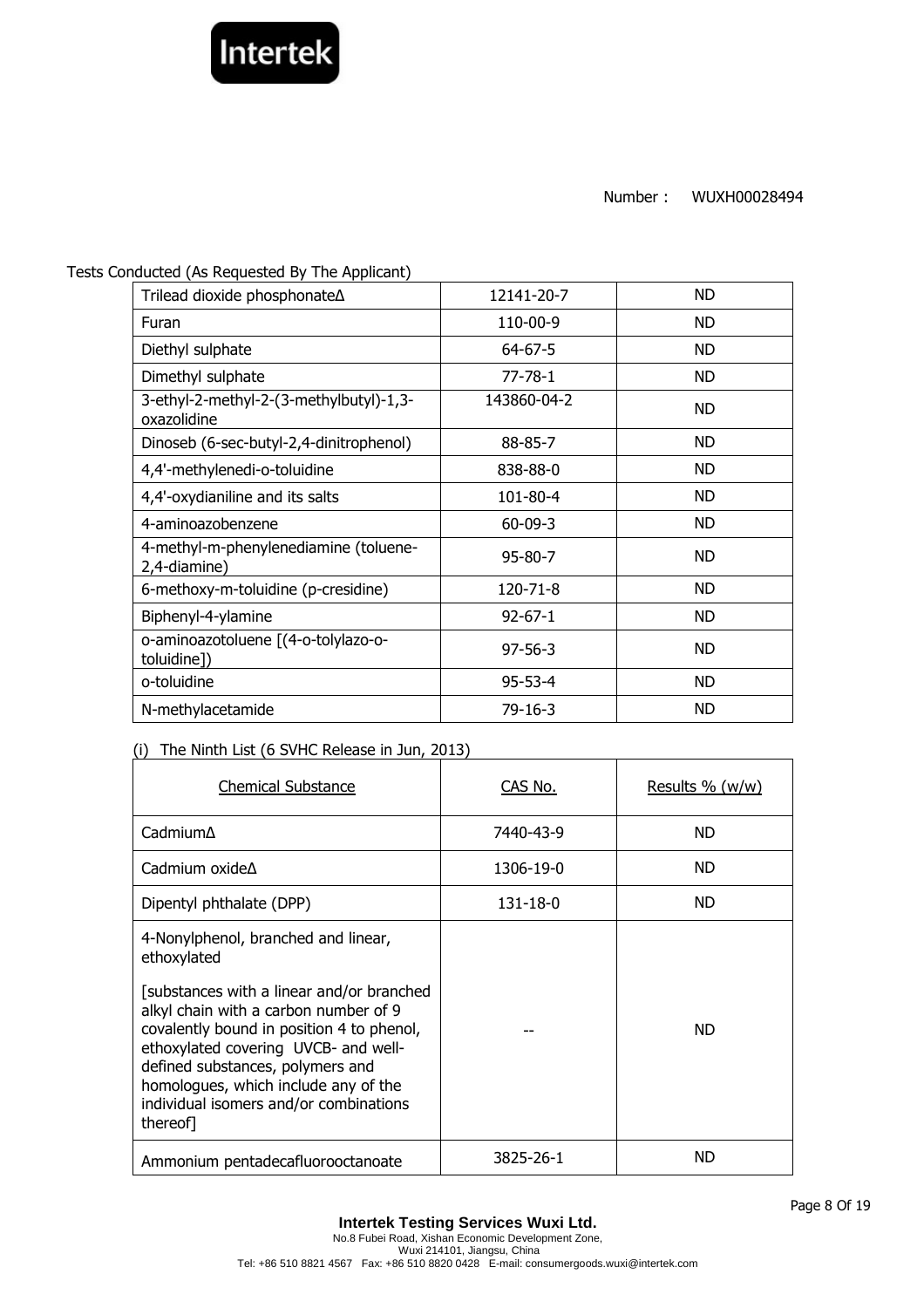

Tests Conducted (As Requested By The Applicant)

| (APFO)                              |          |    |
|-------------------------------------|----------|----|
| Pentadecafluorooctanoic acid (PFOA) | 335-67-1 | ND |

(j) The Tenth List (7 SVHC Release in Dec, 2013)

| <b>Chemical Substance</b>                                                                                                                                            | CAS No.        | <u>Results % (w/w)</u> |
|----------------------------------------------------------------------------------------------------------------------------------------------------------------------|----------------|------------------------|
| Cadmium sulphide∆                                                                                                                                                    | 1306-23-6      | ND.                    |
| Disodium 3,3'-[[1,1'-biphenyl]-4,4'-<br>diylbis(azo)]bis(4-aminonaphthalene-1-<br>sulphonate) (C.I. Direct Red 28)                                                   | 573-58-0       | ND.                    |
| Disodium 4-amino-3-[[4'-[(2,4-<br>diaminophenyl)azo][1,1'-biphenyl]-4-<br>yl]azo] -5-hydroxy-6-<br>(phenylazo)naphthalene-2,7-disulphonate<br>(C.I. Direct Black 38) | 1937-37-7      | ND.                    |
| Dihexyl phthalate (DnHP)                                                                                                                                             | $84 - 75 - 3$  | ND.                    |
| Imidazolidine-2-thione (2-imidazoline-2-<br>thiol)                                                                                                                   | $96 - 45 - 7$  | ND.                    |
| Lead di(acetate) $\Delta$                                                                                                                                            | $301 - 04 - 2$ | ND.                    |
| Trixylyl phosphate                                                                                                                                                   | 25155-23-1     | ND.                    |

# (k) The Eleventh List (4 SVHC Release in Jun, 2014)

| <b>Chemical Substance</b>                                                                           | CAS No.    | Results % (w/w) |
|-----------------------------------------------------------------------------------------------------|------------|-----------------|
| 1,2-Benzenedicarboxylic acid, dihexyl<br>ester, branched and linear<br>(Diisohexyl phthalate(DIHP)) | 68515-50-4 | ND.             |
| Cadmium chloride $\Delta$                                                                           | 10108-64-2 | ND.             |
| Sodium perborate;<br>Perboric acid, sodium salt∆                                                    |            | ND.             |
| Sodium peroxometaborate∆                                                                            | 7632-04-4  | ND              |

# (l) The Twelfth List (6 SVHC Release in December, 2014)

| <b>Chemical Substance</b>     | CAS No.    | Results $% (w/w)$ |
|-------------------------------|------------|-------------------|
| 2-(2H-benzotriazol-2-yl)-4,6- | 25973-55-1 | ND                |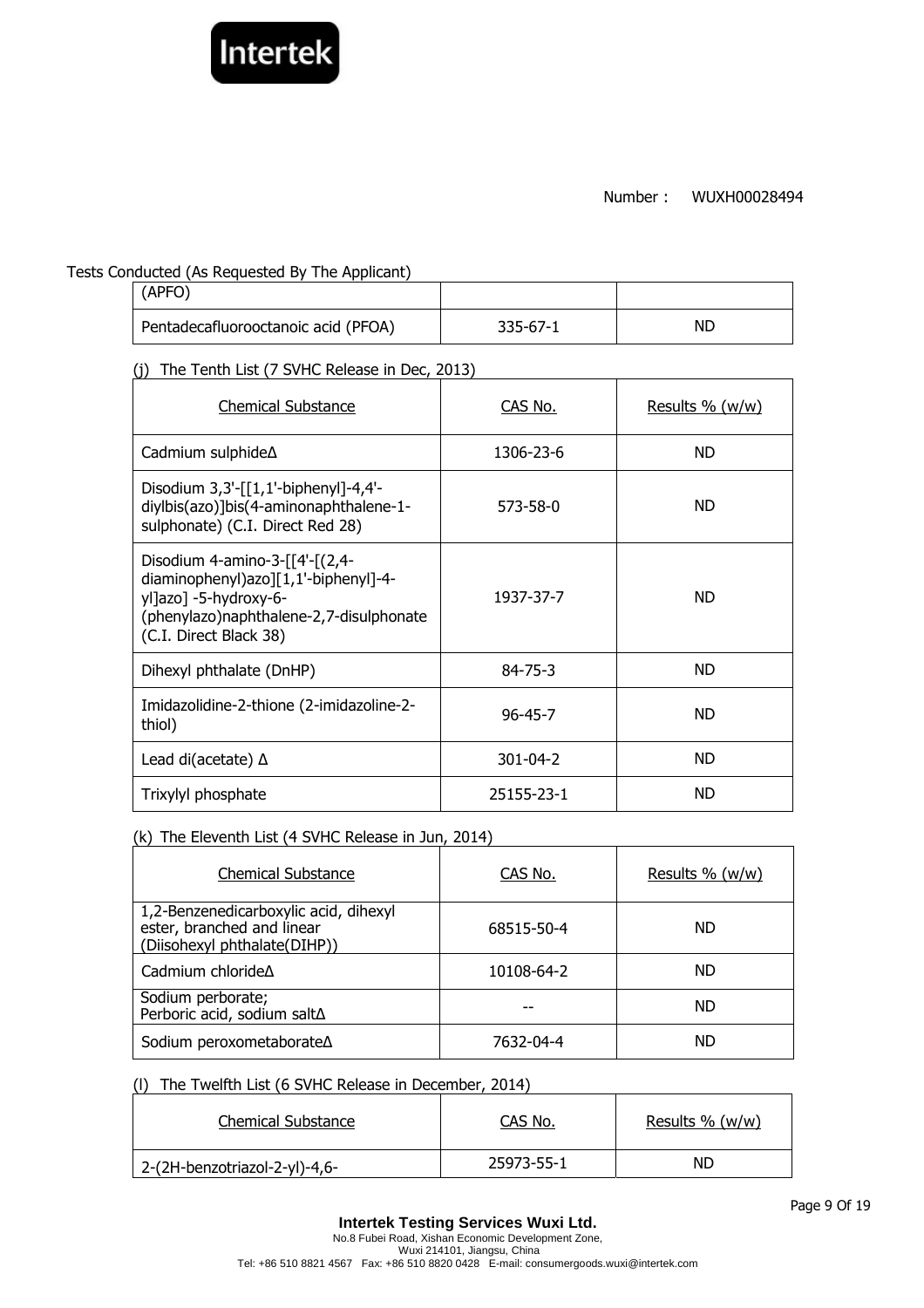

#### Tests Conducted (As Requested By The Applicant)

| ditertpentylphenol (UV-328)                                                                                                                                                                                                                                                        |                            |           |
|------------------------------------------------------------------------------------------------------------------------------------------------------------------------------------------------------------------------------------------------------------------------------------|----------------------------|-----------|
| 2-benzotriazol-2-yl-4,6-di-tert-butylphenol<br>$(UV-320)$                                                                                                                                                                                                                          | 3846-71-7                  | <b>ND</b> |
| 2-ethylhexyl 10-ethyl-4,4-dioctyl-7-oxo-8-<br>oxa-3,5-dithia-4-stannatetradecanoate<br>(DOTE)                                                                                                                                                                                      | 15571-58-1                 | <b>ND</b> |
| Cadmium fluoride A                                                                                                                                                                                                                                                                 | 7790-79-6                  | <b>ND</b> |
| Cadmium sulphate $\Delta$                                                                                                                                                                                                                                                          | 10124-36-4; 31119-<br>53-6 | <b>ND</b> |
| Reaction mass of 2-ethylhexyl 10-ethyl-<br>4,4-dioctyl-7-oxo-8-oxa-3,5-dithia-4-<br>stannatetradecanoate and 2-ethylhexyl<br>10-ethyl-4-[[2-[(2-ethylhexyl)oxy]-2-<br>oxoethyl]thio]-4-octyl-7-oxo-8-oxa-3,5-<br>dithia-4-stannatetradecanoate (reaction<br>mass of DOTE and MOTE) |                            | ND.       |

SVHC = Substance Of Very High Concern

- ND = Not Detected (The Result Is Less Than The Reporting Limit)
- ∆ = Determination Was Based On Elemental Analysis. The Content Was Calculated Based On Assumption Of Worst-Case.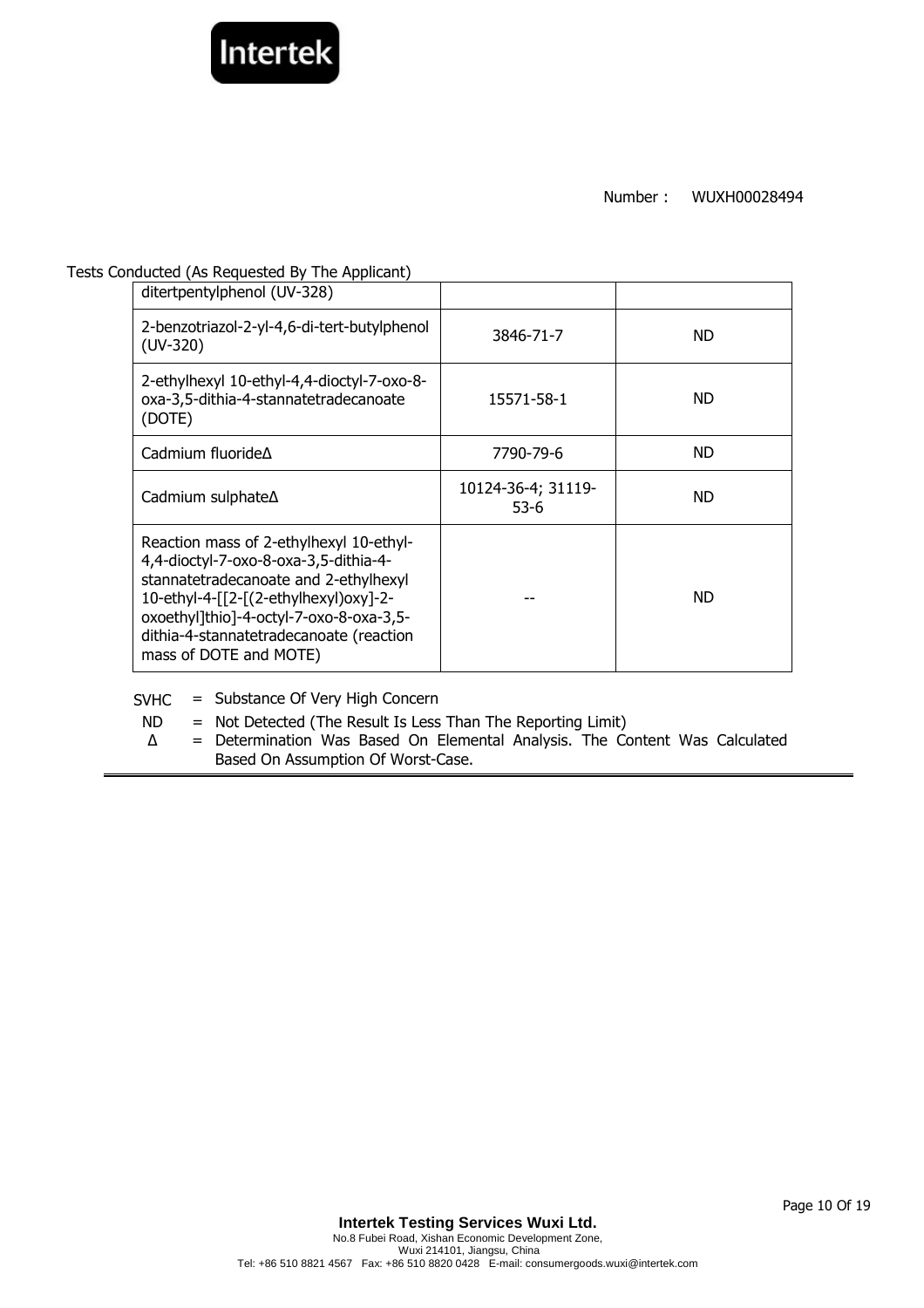

# Tests Conducted (As Requested By The Applicant)

(II) Testing Methods of SVHC

# (a) The First List (15 SVHC Released in Oct, 2008)

| <b>Chemical Substance</b>                               | Method                                                                                                                          | Reporting<br>Limit( %) |
|---------------------------------------------------------|---------------------------------------------------------------------------------------------------------------------------------|------------------------|
|                                                         |                                                                                                                                 | Component              |
| Cobalt Dichloride                                       | By microwave digestion and<br>determined by ICP-OES,<br>further combustion and IC<br>confirmation when necessary                | 0.020                  |
| Diarsenic Pentaoxide                                    |                                                                                                                                 | 0.020                  |
| Diarsenic Trioxide                                      | By microwave digestion and                                                                                                      | 0.020                  |
| Lead Hydrogen Arsenate                                  | determined by ICP-OES                                                                                                           | 0.020                  |
| Bis(Tributyltin) Oxide (TBTO)                           |                                                                                                                                 | 0.020                  |
| <b>Triethyl Arsenate</b>                                |                                                                                                                                 | 0.020                  |
| Sodium Dichromate                                       | By microwave digestion and<br>determined by ICP-OES,<br>further solvent extraction and<br>UV-VIS confirmation when<br>necessary | 0.020                  |
| Anthracene                                              |                                                                                                                                 | 0.020                  |
| 4,4'-Diaminodiphenylmethane (MDA)                       |                                                                                                                                 | 0.020                  |
| Hexabromocyclododecane (HBCDD)                          |                                                                                                                                 | 0.020                  |
| 5-Tert-Butyl-2,4,6-Trinitro-m-Xylene<br>(Musk Xylene)   | By solvent extraction and<br>determined by GC-MSD                                                                               | 0.020                  |
| Bis(2-Ethylhexyl) Phthalate (DEHP)                      |                                                                                                                                 | 0.020                  |
| Dibutyl Phthalate (DBP)                                 |                                                                                                                                 | 0.020                  |
| Benzyl Butyl Phthalate (BBP)                            |                                                                                                                                 | 0.020                  |
| Short Chain Chlorinated Paraffins (C <sub>10-13</sub> ) |                                                                                                                                 | 0.020                  |

(b) The Second List (13 SVHC Released in Jan, 2010 and Mar, 2010)

| <b>Chemical Substance</b>                                      | Method                                                   | Reporting<br>$limit(\% )$ |
|----------------------------------------------------------------|----------------------------------------------------------|---------------------------|
|                                                                |                                                          | Component                 |
| Lead Chromate                                                  | By microwave digestion and                               | 0.020                     |
| Lead Chromate Molybdate Sulphate Red<br>(C.I. Pigment Red 104) | determined by ICP-OES,<br>further solvent extraction and | 0.020                     |
| Lead Sulfochromate Yellow (C.I. Pigment<br>Yellow 34)          | UV-VIS confirmation when<br>necessary                    | 0.020                     |
| Tris (2-Chloroethyl) Phosphate                                 | By solvent extraction and                                | 0.020                     |
| 2,4-Dinitrotoluene                                             | determined by GC-MSD                                     | 0.020                     |
| Diisobutyl Phthalate (DIBP)                                    |                                                          | 0.020                     |
| Coal Tar Pitch, High Temperature                               |                                                          | 0.020                     |
| Anthracene Oil                                                 |                                                          | 0.020                     |
| Anthracene Oil, Anthracene Paste, Distn.<br>Lights             |                                                          | 0.020                     |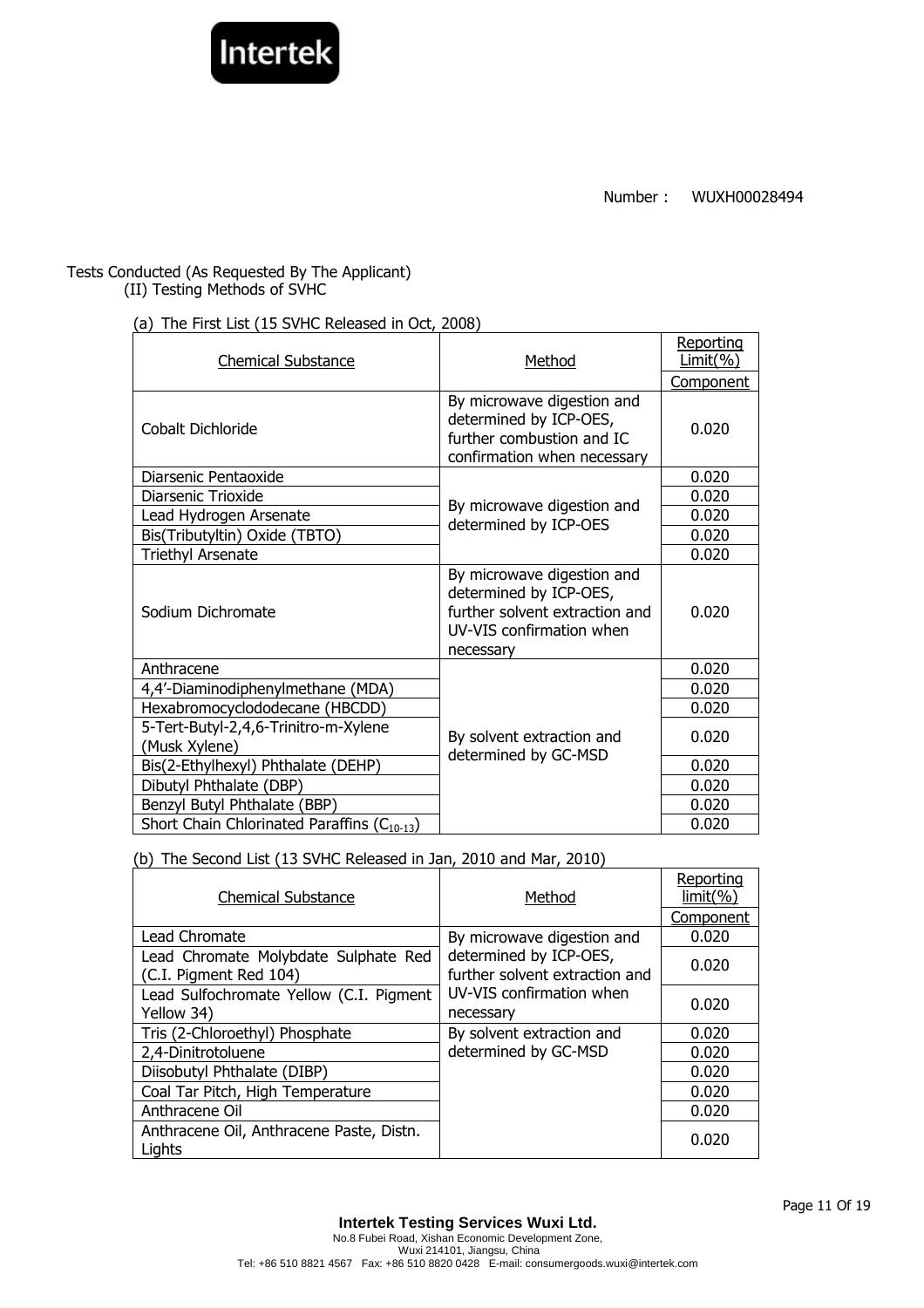

#### Tests Conducted (As Requested By The Applicant)

| Anthracene Oil, Anthracene Paste,<br>Anthracene Fraction | 0.020 |
|----------------------------------------------------------|-------|
| Anthracene Oil, Anthracene-low                           | 0.020 |
| Anthracene Oil, Anthracene paste                         | 0.020 |
| Acrylamide                                               | 0.020 |

(c) The Third List (8 SVHC Released in Jun, 2010)

| <b>Chemical Substance</b>               | Method                                              | Reporting<br>limit( %) |
|-----------------------------------------|-----------------------------------------------------|------------------------|
|                                         |                                                     | Component              |
| <b>Boric Acid</b>                       |                                                     | 0.020                  |
| Disodium Tetraborate, Anhydrous         | By microwave digestion and<br>determined by ICP-OES | 0.020                  |
| Tetraboron Disodium Heptaoxide, Hydrate |                                                     | 0.020                  |
| Sodium Chromate                         | By microwave digestion and                          | 0.020                  |
| Potassium Chromate                      | determined by ICP-OES,                              | 0.020                  |
| Ammonium Dichromate                     | further solvent extraction and                      | 0.020                  |
| Potassium Dichromate                    | UV-VIS confirmation when<br>necessary               | 0.020                  |
| Trichloroethylene                       | By solvent extraction and<br>determined by GC-MSD   | 0.020                  |

# (d) The Fourth List (8 SVHC Released in Dec, 2010)

| <b>Chemical Substance</b>               | Method                                              | Reporting<br>limit( %) |
|-----------------------------------------|-----------------------------------------------------|------------------------|
|                                         |                                                     | Component              |
| 2-Methoxyethanol                        | By solvent extraction and                           | 0.020                  |
| 2-Ethoxyethanol                         | determined by GC-MSD                                | 0.020                  |
| Cobalt Sulphate                         |                                                     | 0.020                  |
| Cobalt Dinitrate                        | By microwave digestion and<br>determined by ICP-OES | 0.020                  |
| Cobalt Carbonate                        |                                                     | 0.020                  |
| Cobalt Diacetate                        |                                                     | 0.020                  |
| Chromium Trioxide                       | By microwave digestion and                          | 0.020                  |
| Chromic Acid                            | determined by ICP-OES,                              |                        |
| Dichromic Acid                          | further solvent extraction and                      | 0.020                  |
| Oligomers Of Chromic Acid And Dichromic | UV-VIS confirmation when                            |                        |
| Acid                                    | necessary                                           |                        |

# (e) The Fifth list (7 SVHC Released in Jun, 2011)

| <b>Chemical Substance</b>     | Method                                                                                                                          | Reporting<br>limit(% |
|-------------------------------|---------------------------------------------------------------------------------------------------------------------------------|----------------------|
|                               |                                                                                                                                 | Component            |
| Strontium Chromate            | By microwave digestion and<br>determined by ICP-OES,<br>further solvent extraction and<br>UV-VIS confirmation when<br>necessary | 0.020                |
| 2-ethoxyethyl acetate (2-EEA) | By solvent extraction and                                                                                                       | 0.020                |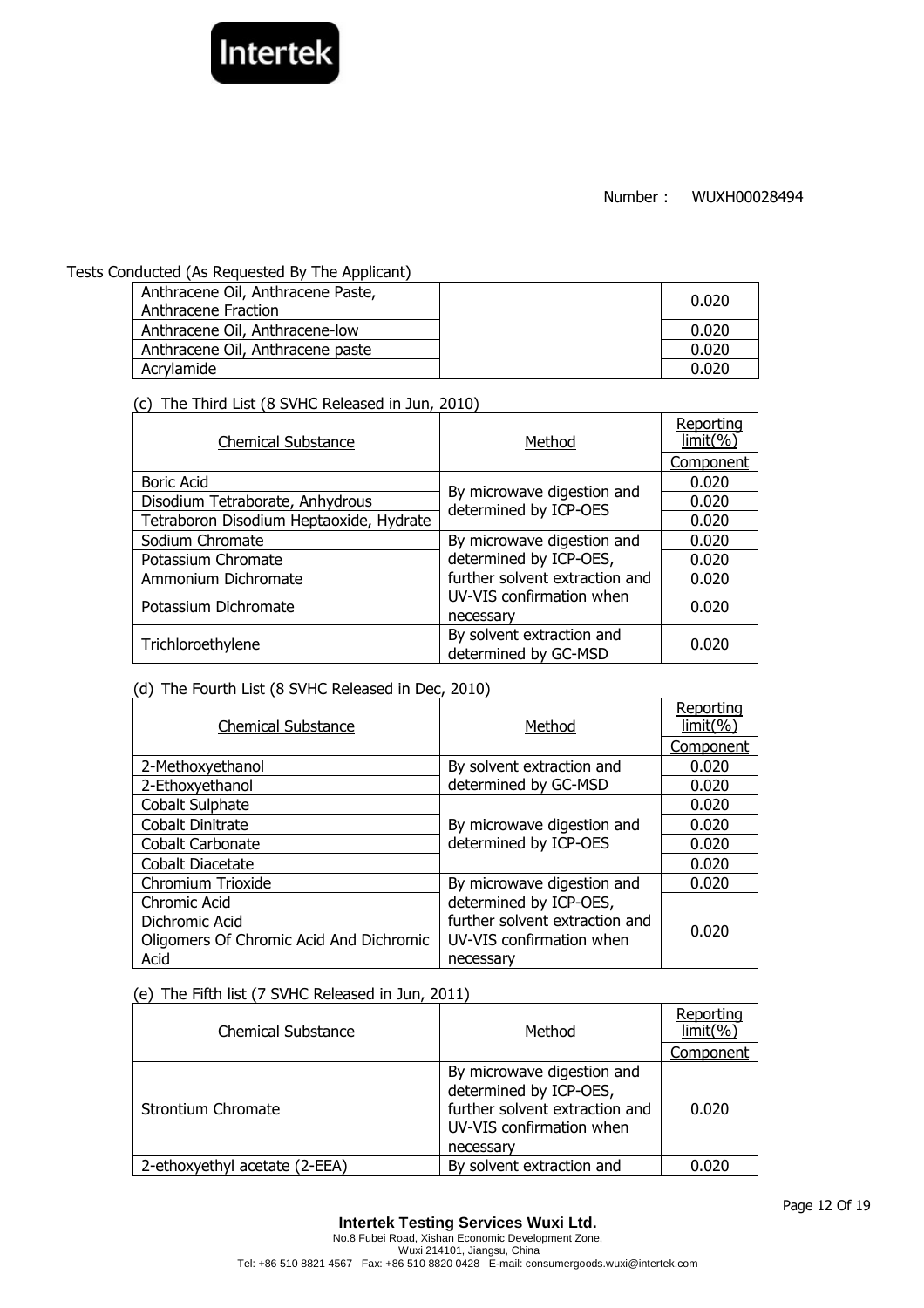

#### Tests Conducted (As Requested By The Applicant)

| 1,2-Benzenedicarboxylic acid,<br>$di-C_{7-11}$ -branched and linear alkyl<br>esters (DHNUP)         | determined by GC-MSD | 0.020 |
|-----------------------------------------------------------------------------------------------------|----------------------|-------|
| Hydrazine                                                                                           |                      | 0.020 |
| 1-methyl-2-pyrrolidone                                                                              |                      | 0.020 |
| 1,2,3-trichloropropane                                                                              |                      | 0.020 |
| 1,2-Benzenedicarboxylic acid, di- $C_{6-8}$ -<br>branched alkyl esters, C <sub>7</sub> -rich (DIHP) |                      | 0.020 |

(f) The Sixth list (20 SVHC Released in Dec, 2011)

| THE JIANT HSL (20 JVTIC REJEASED IN DEC, 2011)                             |                                                          |                        |
|----------------------------------------------------------------------------|----------------------------------------------------------|------------------------|
| <b>Chemical Substance</b>                                                  | Method                                                   | Reporting<br>limit( %) |
|                                                                            |                                                          | Component              |
| Pentazinc chromate octahydroxide                                           | By microwave digestion and                               | 0.020                  |
| Potassium hydroxyoctaoxodizincate di-<br>chromate                          | determined by ICP-OES,<br>further solvent extraction and | 0.020                  |
| Dichromium tris(chromate)                                                  | UV-VIS confirmation when<br>necessary                    | 0.020                  |
| Lead dipicrate                                                             |                                                          | 0.020                  |
| Lead azide; Lead diazide                                                   |                                                          | 0.020                  |
| Trilead diarsenate                                                         |                                                          | 0.020                  |
| Calcium arsenate                                                           |                                                          | 0.020                  |
| Lead styphnate                                                             | By microwave digestion and<br>determined by ICP-OES      | 0.020                  |
| Arsenic acid                                                               |                                                          | 0.020                  |
| Aluminosilicate Refractory Ceramic Fibres                                  |                                                          | 0.020                  |
| Zirconia Aluminosilicate Refractory<br><b>Ceramic Fibres</b>               |                                                          | 0.020                  |
| 2,2'-dichloro-4,4'-methylenedianiline<br>(MOCA)                            |                                                          | 0.020                  |
| N, N-dimethylacetamide (DMAC)                                              |                                                          | 0.020                  |
| Bis(2-methoxyethyl) ether                                                  |                                                          | 0.020                  |
| 1,2-Dichloroethane                                                         |                                                          | 0.020                  |
| 4-(1,1,3,3-tetramethylbutyl)phenol, (4-<br>tert-Octylphenol)               | By solvent extraction and<br>determined by GC-MSD        | 0.020                  |
| Bis(2-methoxyethyl) phthalate (DMEP)                                       |                                                          | 0.020                  |
| Formaldehyde, oligomeric reaction<br>products with aniline (technical MDA) |                                                          | 0.020                  |
| Phenolphthalein                                                            |                                                          | 0.020                  |
| 2-Methoxyaniline; o-Anisidine                                              |                                                          | 0.020                  |

#### (g) The Seventh list (13 SVHC Released in Jun, 2012)

| Chemical Substance | Method                     | Reporting<br>$limit(\% )$ |
|--------------------|----------------------------|---------------------------|
|                    |                            | Component                 |
| Diboron trioxide   | By microwave digestion and | 0.020                     |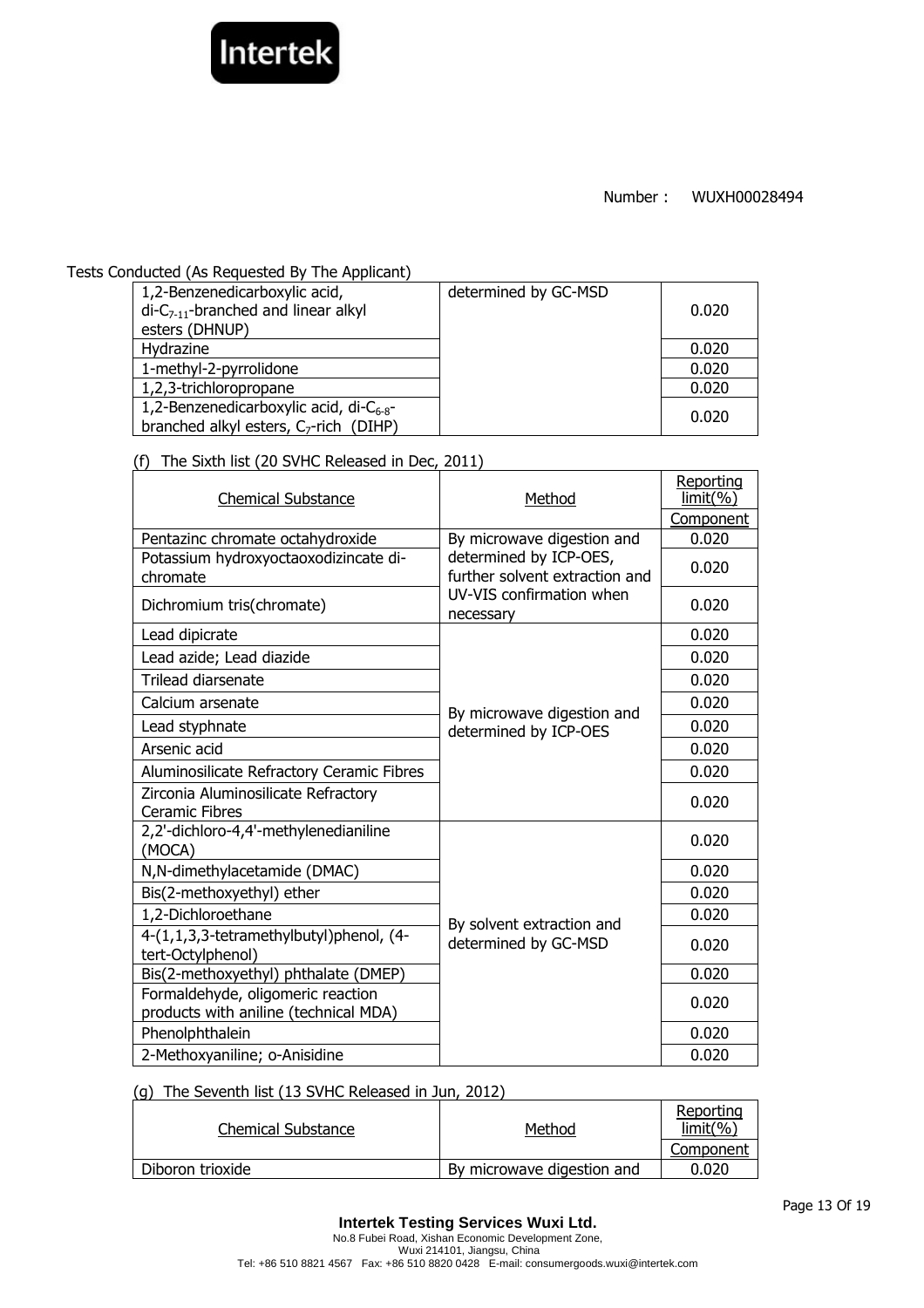

Tests Conducted (As Requested By The Applicant)

| Lead(II) bis(methanesulfonate)                                     | determined by ICP-OES     | 0.020 |
|--------------------------------------------------------------------|---------------------------|-------|
| 1,2-bis(2-methoxyethoxy)ethane                                     |                           | 0.020 |
| (TEGDME; triglyme)                                                 |                           |       |
| 1,2-dimethoxyethane; ethylene glycol                               |                           | 0.020 |
| dimethyl ether (EGDME)                                             |                           |       |
| Formamide                                                          |                           | 0.020 |
| TGIC(1,3,5-tris(oxiranylmethyl)-1,3,5-                             |                           | 0.020 |
| triazine-2,4,6(1H,3H,5H)-trione)                                   |                           |       |
| β-TGIC (1,3,5-tris[(2S and 2R)-2,3-                                | By solvent extraction and |       |
| epoxypropyl]-1,3,5-triazine-2,4,6-                                 | determined by GC-MSD      | 0.020 |
| $(1H, 3H, 5H)$ -trione)                                            |                           |       |
| 4,4'-bis(dimethylamino)benzophenone                                |                           | 0.020 |
| (Michler's ketone)                                                 |                           |       |
| N,N,N',N'-tetramethyl-4,4'-                                        |                           | 0.020 |
| methylenedianiline (Michler's base)                                |                           |       |
| 4,4'-bis(dimethylamino)-4"-                                        |                           |       |
| (methylamino)trityl alcohol[with $\geq 0.1\%$                      |                           | 0.020 |
| of Michler's ketone (EC No. 202-027-5) or                          |                           |       |
| Michler's base (EC No. 202-959-2)]                                 |                           |       |
| q, a-Bis[4-(dimethylamino)phenyl]-4<br>(phenylamino)naphthalene-1- |                           |       |
| methanol (C.I. Solvent Blue 4) [with $\ge$                         |                           |       |
| 0.1% of Michler's ketone (EC No. 202-                              |                           | 0.020 |
| 027-5) or Michler's base (EC No. 202-959-                          |                           |       |
| 2)1                                                                |                           |       |
| [4-[4,4'-bis(dimethylamino)                                        |                           |       |
| benzhydrylidene]cyclohexa-2,5-dien-1-                              |                           |       |
| ylidene]dimethylammonium chloride (C.I.                            |                           |       |
| Basic Violet 3) [with $\geq 0.1\%$ of Michler's                    | By solvent extraction and | 0.020 |
| ketone (EC No. 202-027-5) or Michler's                             | determined by LC-MS/MS    |       |
| base (EC No. 202-959-2)]                                           |                           |       |
| [4-[[4-anilino-1-naphthyl][4-                                      |                           |       |
| (dimethylamino)phenyl]methylene]cycloh                             |                           |       |
| exa-2,5-dien-1-ylidene]                                            |                           |       |
| dimethylammonium chloride (C.I. Basic                              |                           | 0.020 |
| Blue 26) [with $\geq 0.1\%$ of Michler's ketone                    |                           |       |
| (EC No. 202-027-5) or Michler's base (EC                           |                           |       |
| No. 202-959-2)]                                                    |                           |       |

(h) The Eighth List (54 SVHC Release in Dec, 2012)

| <b>Chemical Substance</b>                                         | Method                                           | Reporting<br>$limit(\% )$ |
|-------------------------------------------------------------------|--------------------------------------------------|---------------------------|
|                                                                   |                                                  | Component                 |
| Bis(pentabromophenyl) ether<br>(decabromodiphenyl ether; DecaBDE) | By solvent extraction and<br>determined by GC-MS | 0.020                     |
| Pentacosafluorotridecanoic acid                                   | By solvent extraction and                        | 0.020                     |
| Tricosafluorododecanoic acid                                      | determined by LC-MS/MS                           | 0.020                     |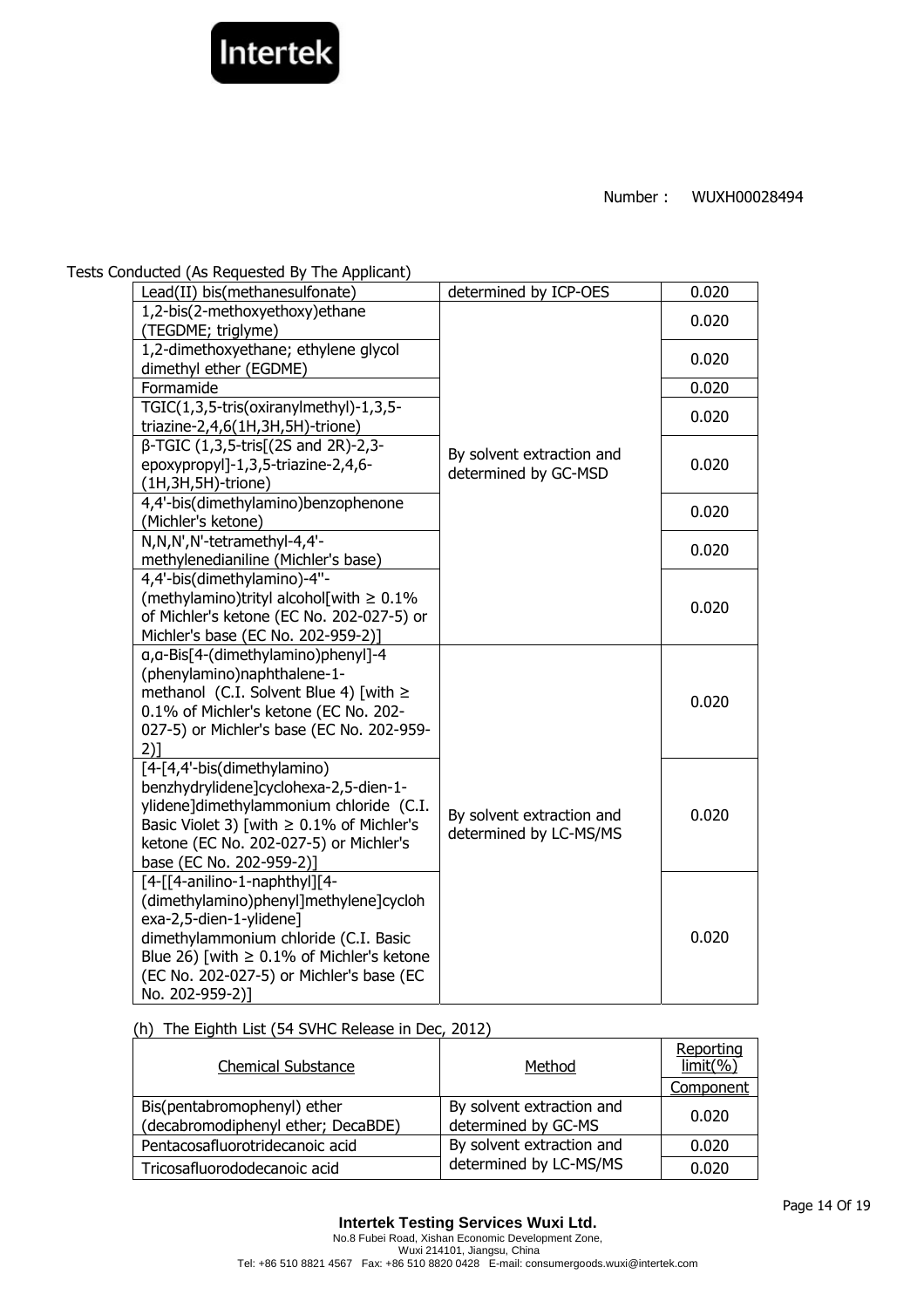

#### Tests Conducted (As Requested By The Applicant)

| Henicosafluoroundecanoic acid                                                                                                                                                                                                                                                                                                                                                   |                                                     | 0.020 |
|---------------------------------------------------------------------------------------------------------------------------------------------------------------------------------------------------------------------------------------------------------------------------------------------------------------------------------------------------------------------------------|-----------------------------------------------------|-------|
| Heptacosafluorotetradecanoic acid                                                                                                                                                                                                                                                                                                                                               |                                                     | 0.020 |
| Diazene-1,2-dicarboxamide (C,C'-<br>azodi(formamide))                                                                                                                                                                                                                                                                                                                           | By solvent extraction and<br>determined by HPLC-DAD | 0.020 |
| Cyclohexane-1,2-dicarboxylic anhydride<br>$[1]$<br>cis-cyclohexane-1,2-dicarboxylic<br>anhydride [2]<br>trans-cyclohexane-1,2-dicarboxylic<br>anhydride [3]<br>[The individual cis- [2] and trans- [3]<br>isomer substances and all possible<br>combinations of the cis- and trans-<br>isomers [1] are covered by this entry].                                                  |                                                     | 0.020 |
| Hexahydromethylphthalic anhydride [1],<br>Hexahydro-4-methylphthalic anhydride<br>[2]<br>Hexahydro-1-methylphthalic anhydride<br>$[3],$<br>Hexahydro-3-methylphthalic anhydride [4]<br>[The individual isomers [2], [3] and [4]<br>(including their cis- and trans- stereo<br>isomeric forms) and all possible<br>combinations of the isomers [1] are<br>covered by this entry] | By solvent extraction and<br>determined by GC-MSD   | 0.020 |
| 4-Nonylphenol, branched and linear<br>[substances with a linear and/or branched<br>alkyl chain with a carbon number of 9<br>covalently bound in position 4 to phenol,<br>covering also UVCB- and well-defined<br>substances which include any of the<br>individual isomers or a combination<br>thereof]                                                                         |                                                     | 0.020 |
| 4-(1,1,3,3-tetramethylbutyl)phenol,<br>ethoxylated<br>[covering well-defined substances and<br>UVCB substances, polymers and<br>homologues]                                                                                                                                                                                                                                     | By solvent extraction and<br>determined by LC-MS/MS | 0.020 |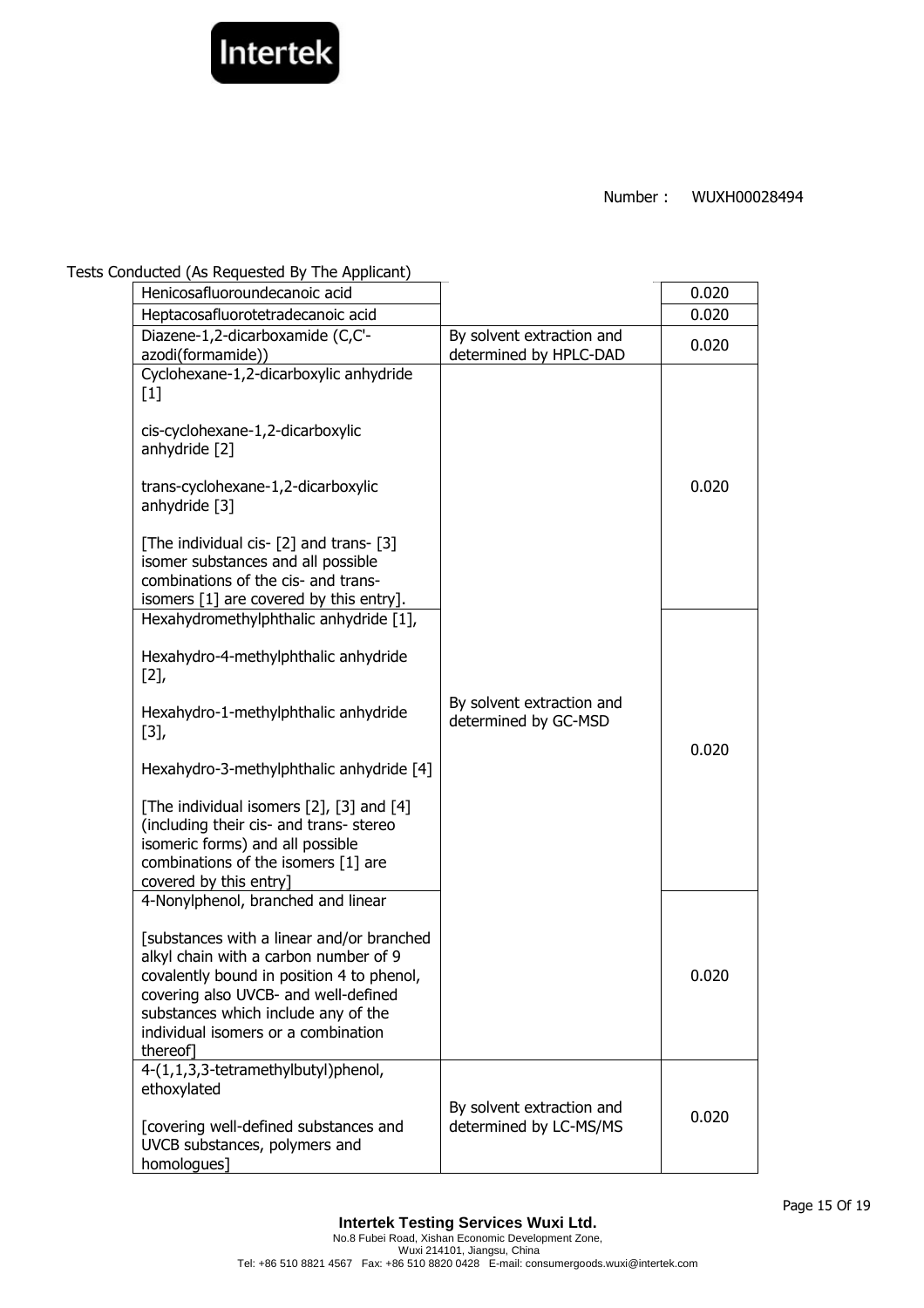

Tests Conducted (As Requested By The Applicant)

| Methoxyacetic acid                                                                                                                                                                                                                                                                              |                                                     | 0.020 |
|-------------------------------------------------------------------------------------------------------------------------------------------------------------------------------------------------------------------------------------------------------------------------------------------------|-----------------------------------------------------|-------|
| Dibutyltin dichloride (DBTC)                                                                                                                                                                                                                                                                    |                                                     | 0.020 |
| Lead monoxide (Lead oxide)                                                                                                                                                                                                                                                                      |                                                     | 0.020 |
| Orange lead (Lead tetroxide)                                                                                                                                                                                                                                                                    |                                                     | 0.020 |
| Lead bis(tetrafluoroborate)                                                                                                                                                                                                                                                                     |                                                     | 0.020 |
| Trilead bis(carbonate)dihydroxide                                                                                                                                                                                                                                                               |                                                     | 0.020 |
| Lead titanium trioxide                                                                                                                                                                                                                                                                          |                                                     | 0.020 |
| Lead titanium zirconium oxide                                                                                                                                                                                                                                                                   |                                                     | 0.020 |
| Silicic acid, lead salt                                                                                                                                                                                                                                                                         |                                                     | 0.020 |
| Silicic acid (H2Si2O5), barium salt (1:1),<br>lead-doped                                                                                                                                                                                                                                        | By microwave digestion and<br>determined by ICP-OES |       |
| [with lead (Pb) content above the<br>applicable generic concentration limit for<br>'toxicity for reproduction' Repr. 1A (CLP)<br>or category 1 (DSD); the substance is a<br>member of the group entry of lead<br>compounds, with index number 082-001-<br>00-6 in Regulation (EC) No 1272/2008] |                                                     | 0.020 |
| N,N-dimethylformamide                                                                                                                                                                                                                                                                           |                                                     | 0.020 |
| 1-bromopropane (n-propyl bromide)                                                                                                                                                                                                                                                               |                                                     | 0.020 |
| Methyloxirane (Propylene oxide)                                                                                                                                                                                                                                                                 |                                                     | 0.020 |
| 1,2-Benzenedicarboxylic acid,<br>dipentylester, branched and linear                                                                                                                                                                                                                             | By solvent extraction and<br>determined by GC-MSD   | 0.020 |
| Diisopentylphthalate (DIPP)                                                                                                                                                                                                                                                                     |                                                     | 0.020 |
| N-pentyl-isopentylphthalate                                                                                                                                                                                                                                                                     |                                                     | 0.020 |
| 1,2-diethoxyethane                                                                                                                                                                                                                                                                              |                                                     | 0.020 |
| Acetic acid, lead salt, basic                                                                                                                                                                                                                                                                   |                                                     | 0.020 |
| Lead oxide sulfate                                                                                                                                                                                                                                                                              |                                                     | 0.020 |
| [Phthalato(2-)]dioxotrilead                                                                                                                                                                                                                                                                     |                                                     | 0.020 |
| Dioxobis(stearato)trilead                                                                                                                                                                                                                                                                       |                                                     | 0.020 |
| Fatty acids, C16-18, lead salts                                                                                                                                                                                                                                                                 |                                                     | 0.020 |
| Lead cynamidate                                                                                                                                                                                                                                                                                 |                                                     | 0.020 |
| Lead dinitrate                                                                                                                                                                                                                                                                                  | By microwave digestion and                          | 0.020 |
| Pentalead tetraoxide sulphate                                                                                                                                                                                                                                                                   | determined by ICP-OES                               | 0.020 |
| Pyrochlore, antimony lead yellow                                                                                                                                                                                                                                                                |                                                     | 0.020 |
| Sulfurous acid, lead salt, dibasic                                                                                                                                                                                                                                                              |                                                     | 0.020 |
| Tetraethyllead                                                                                                                                                                                                                                                                                  |                                                     | 0.020 |
| Tetralead trioxide sulphate                                                                                                                                                                                                                                                                     |                                                     | 0.020 |
| Trilead dioxide phosphonate                                                                                                                                                                                                                                                                     |                                                     | 0.020 |
| Furan                                                                                                                                                                                                                                                                                           | By solvent extraction and                           | 0.020 |
| Diethyl sulphate                                                                                                                                                                                                                                                                                | determined by GC-MSD                                | 0.020 |
| Dimethyl sulphate                                                                                                                                                                                                                                                                               |                                                     | 0.020 |
| 3-ethyl-2-methyl-2-(3-methylbutyl)-1,3-                                                                                                                                                                                                                                                         |                                                     | 0.020 |
| oxazolidine                                                                                                                                                                                                                                                                                     |                                                     |       |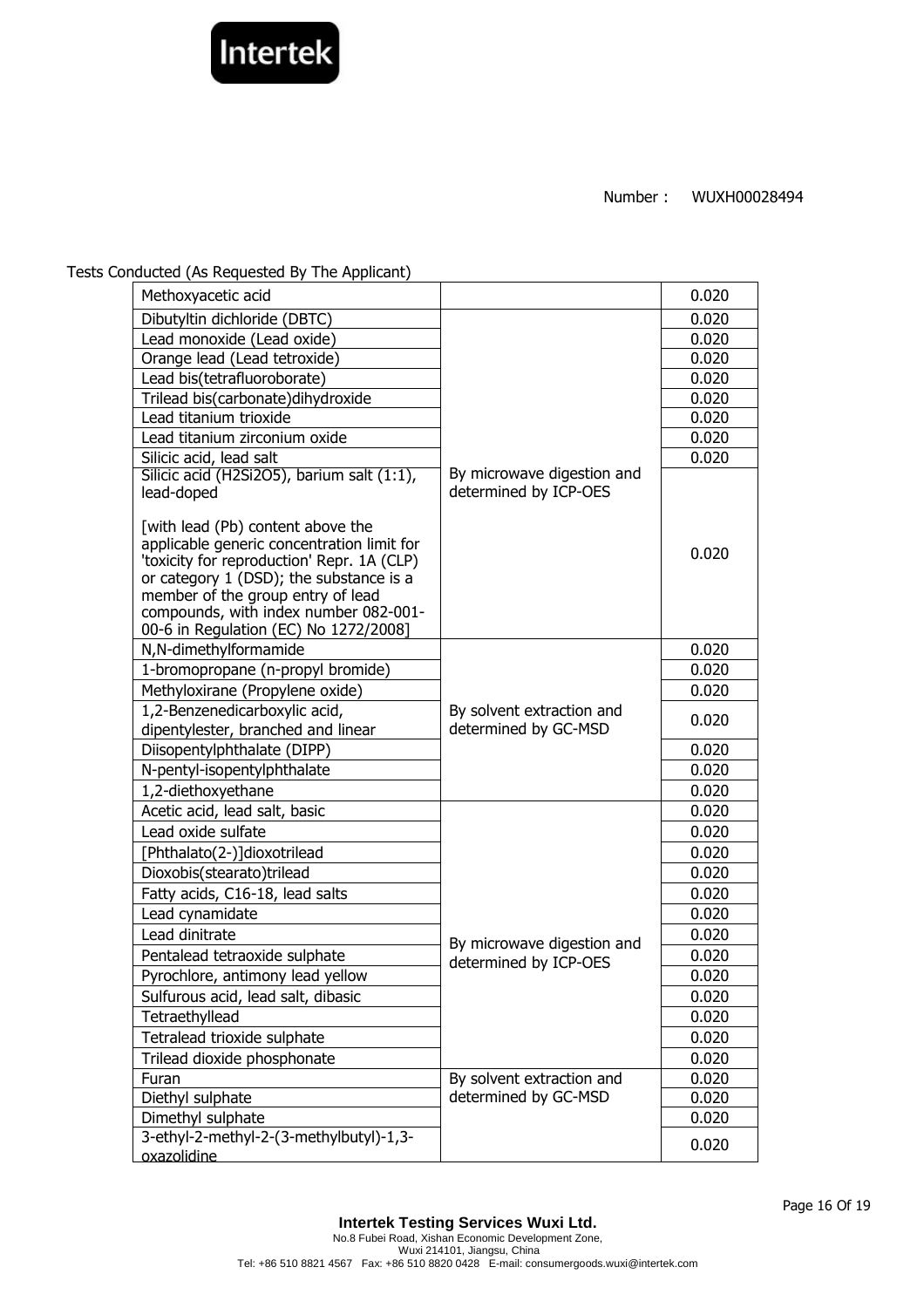

Tests Conducted (As Requested By The Applicant)

| Dinoseb (6-sec-butyl-2,4-dinitrophenol) | 0.020 |
|-----------------------------------------|-------|
| 4,4'-methylenedi-o-toluidine            | 0.020 |
| 4,4'-oxydianiline and its salts         | 0.020 |
| 4-aminoazobenzene                       | 0.020 |
| 4-methyl-m-phenylenediamine (toluene-   | 0.020 |
| 6-methoxy-m-toluidine (p-cresidine)     | 0.020 |
| Biphenyl-4-ylamine                      | 0.020 |
| o-aminoazotoluene [(4-o-tolylazo-o-     | 0.020 |
| o-toluidine                             | 0.020 |
| N-methylacetamide                       | 0.020 |
|                                         |       |

# (i) The Ninth List (6 SVHC Release in Jun, 2013)

| <b>Chemical Substance</b>                                                                                                                                                                                                                                                                                                                                   | Method                                              | Reporting<br><u>limit(%)</u> |
|-------------------------------------------------------------------------------------------------------------------------------------------------------------------------------------------------------------------------------------------------------------------------------------------------------------------------------------------------------------|-----------------------------------------------------|------------------------------|
|                                                                                                                                                                                                                                                                                                                                                             |                                                     | <b>Component</b>             |
| Cadmium∆                                                                                                                                                                                                                                                                                                                                                    | By microwave digestion and                          | 0.020                        |
| Cadmium oxide $\Delta$                                                                                                                                                                                                                                                                                                                                      | determined by ICP-OES                               | 0.020                        |
| Dipentyl phthalate (DPP)                                                                                                                                                                                                                                                                                                                                    | By solvent extraction and<br>determined by GC-MSD   | 0.020                        |
| 4-Nonylphenol, branched and linear,<br>ethoxylated [substances with a linear<br>and/or branched alkyl chain with a carbon<br>number of 9 covalently bound in position<br>4 to phenol, ethoxylated covering UVCB-<br>and well-defined substances, polymers<br>and homologues, which include any of<br>the individual isomers and/or<br>combinations thereof] | By solvent extraction and<br>determined by LC-MS/MS | 0.020                        |
| Ammonium pentadecafluorooctanoate<br>(APFO)                                                                                                                                                                                                                                                                                                                 |                                                     | 0.020                        |
| Pentadecafluorooctanoic acid (PFOA)                                                                                                                                                                                                                                                                                                                         |                                                     | 0.020                        |

# (j) The Tenth List (7 SVHC Release in Dec, 2013)

| <b>Chemical Substance</b> | Method                                              | Reporting<br>limit(%) |
|---------------------------|-----------------------------------------------------|-----------------------|
|                           |                                                     | Component             |
| Cadmium sulphide $\Delta$ | By microwave digestion and<br>determined by ICP-OES | 0.020                 |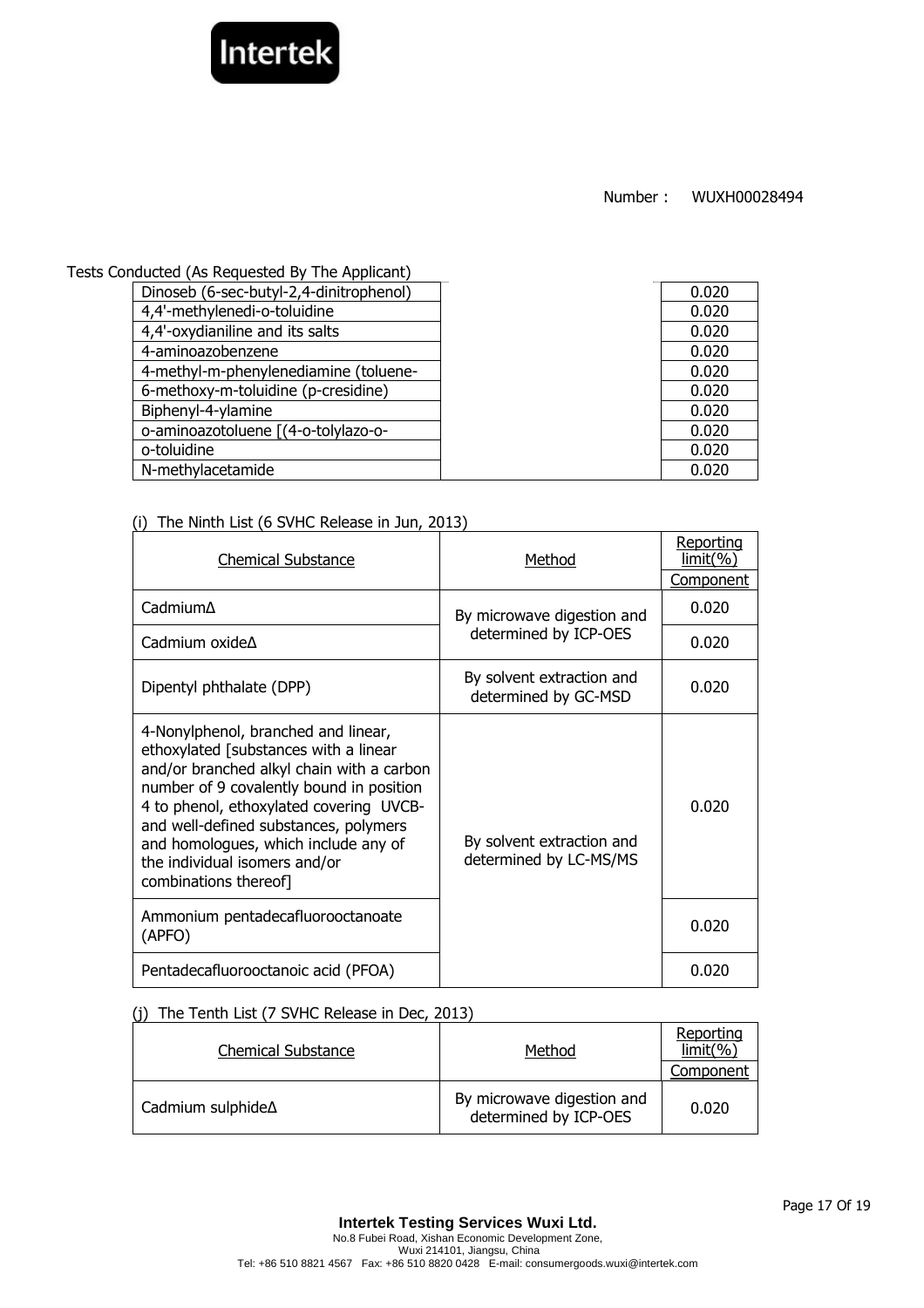

Tests Conducted (As Requested By The Applicant)

| Disodium $3,3'$ -[[1,1'-biphenyl]-4,4'-<br>diylbis(azo)]bis(4-aminonaphthalene-1-<br>sulphonate) (C.I. Direct Red 28)                                                  | By solvent extraction and<br>determined by LC-MS/MS | 0.020 |
|------------------------------------------------------------------------------------------------------------------------------------------------------------------------|-----------------------------------------------------|-------|
| Disodium 4-amino-3- $[4-(2,4-$<br>diaminophenyl)azo][1,1'-biphenyl]-4-<br>yl]azo] -5-hydroxy-6-<br>(phenylazo) naphthalene-2, 7-disulphonate<br>(C.I. Direct Black 38) |                                                     | 0.020 |
| Dihexyl phthalate (DHP)                                                                                                                                                | By solvent extraction and<br>determined by GC-MSD   | 0.020 |
| Imidazolidine-2-thione (2-imidazoline-2-<br>thiol)                                                                                                                     |                                                     | 0.020 |
| Lead di(acetate) $\Delta$                                                                                                                                              | By microwave digestion and<br>determined by ICP-OES | 0.020 |
| Trixylyl phosphate                                                                                                                                                     | By solvent extraction and<br>determined by GC-MSD   | 0.020 |

## (k) The Eleventh List (4 SVHC Release in Jun, 2014)

| <b>Chemical Substance</b>                                                                           | Method                                              | Reporting<br>$limit(\% )$ |
|-----------------------------------------------------------------------------------------------------|-----------------------------------------------------|---------------------------|
|                                                                                                     |                                                     | Component                 |
| 1,2-Benzenedicarboxylic acid, dihexyl<br>ester, branched and linear (Diisohexyl<br>phthalate(DIHP)) | By solvent extraction and<br>determined by GC-MSD   | 0.020                     |
| Cadmium chloride                                                                                    |                                                     | 0.020                     |
| perboric acid,<br>Sodium perborate;<br>sodium salt                                                  | By microwave digestion and<br>determined by ICP-OES | 0.020                     |
| Sodium peroxometaborate                                                                             |                                                     | 0.020                     |

## (l) The Twelfth List (6 SVHC Release in December, 2014)

| <b>Chemical Substance</b>                                    | Method                                            | Reporting<br>limit(%) |
|--------------------------------------------------------------|---------------------------------------------------|-----------------------|
|                                                              |                                                   | Component             |
| 2-(2H-benzotriazol-2-yl)-4,6-<br>ditertpentylphenol (UV-328) | By solvent extraction and<br>determined by GC-MSD | 0.020                 |
| 2-benzotriazol-2-yl-4,6-di-tert-butylphenol<br>$(UV-320)$    |                                                   | 0.020                 |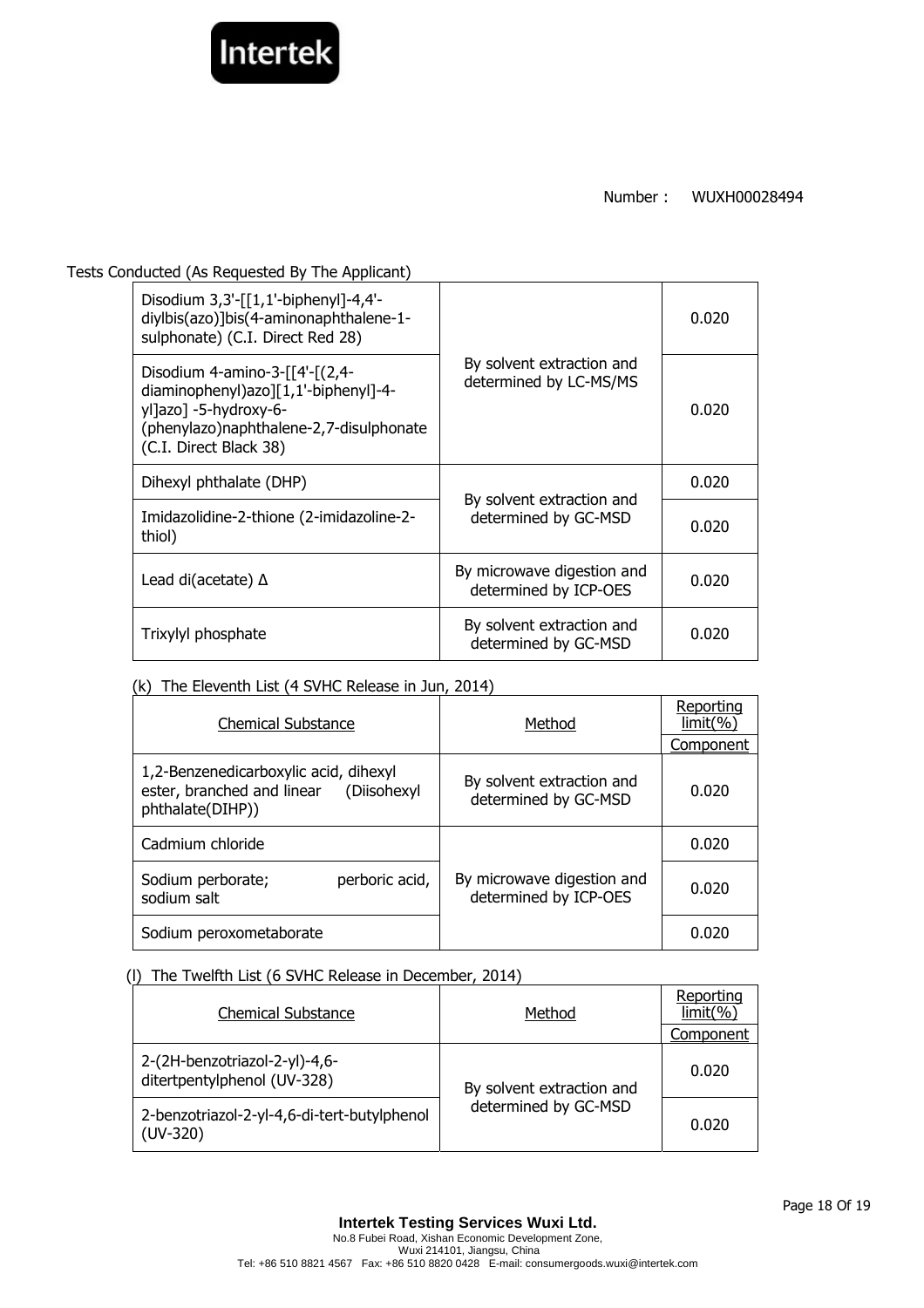

Tests Conducted (As Requested By The Applicant)

| 2-ethylhexyl 10-ethyl-4,4-dioctyl-7-oxo-8-<br>oxa-3,5-dithia-4-stannatetradecanoate<br>(DOTE)                                                                                                                                                                                      | By microwave digestion and<br>determined by ICP-OES and<br>by solvent extraction and<br>determined by GC-MSD when<br>necessary | 0.020 |
|------------------------------------------------------------------------------------------------------------------------------------------------------------------------------------------------------------------------------------------------------------------------------------|--------------------------------------------------------------------------------------------------------------------------------|-------|
| Cadmium fluoride $\Delta$                                                                                                                                                                                                                                                          | By microwave digestion and<br>determined by ICP-OES                                                                            | 0.020 |
| Cadmium sulphate∆                                                                                                                                                                                                                                                                  |                                                                                                                                | 0.020 |
| Reaction mass of 2-ethylhexyl 10-ethyl-<br>4,4-dioctyl-7-oxo-8-oxa-3,5-dithia-4-<br>stannatetradecanoate and 2-ethylhexyl<br>10-ethyl-4-[[2-[(2-ethylhexyl)oxy]-2-<br>oxoethyl]thio]-4-octyl-7-oxo-8-oxa-3,5-<br>dithia-4-stannatetradecanoate (reaction<br>mass of DOTE and MOTE) | By microwave digestion and<br>determined by ICP-OES and<br>by solvent extraction and<br>determined by GC-MSD when<br>necessary | 0.020 |

Reporting Limit = Quantitation Limit Of Analyte In Sample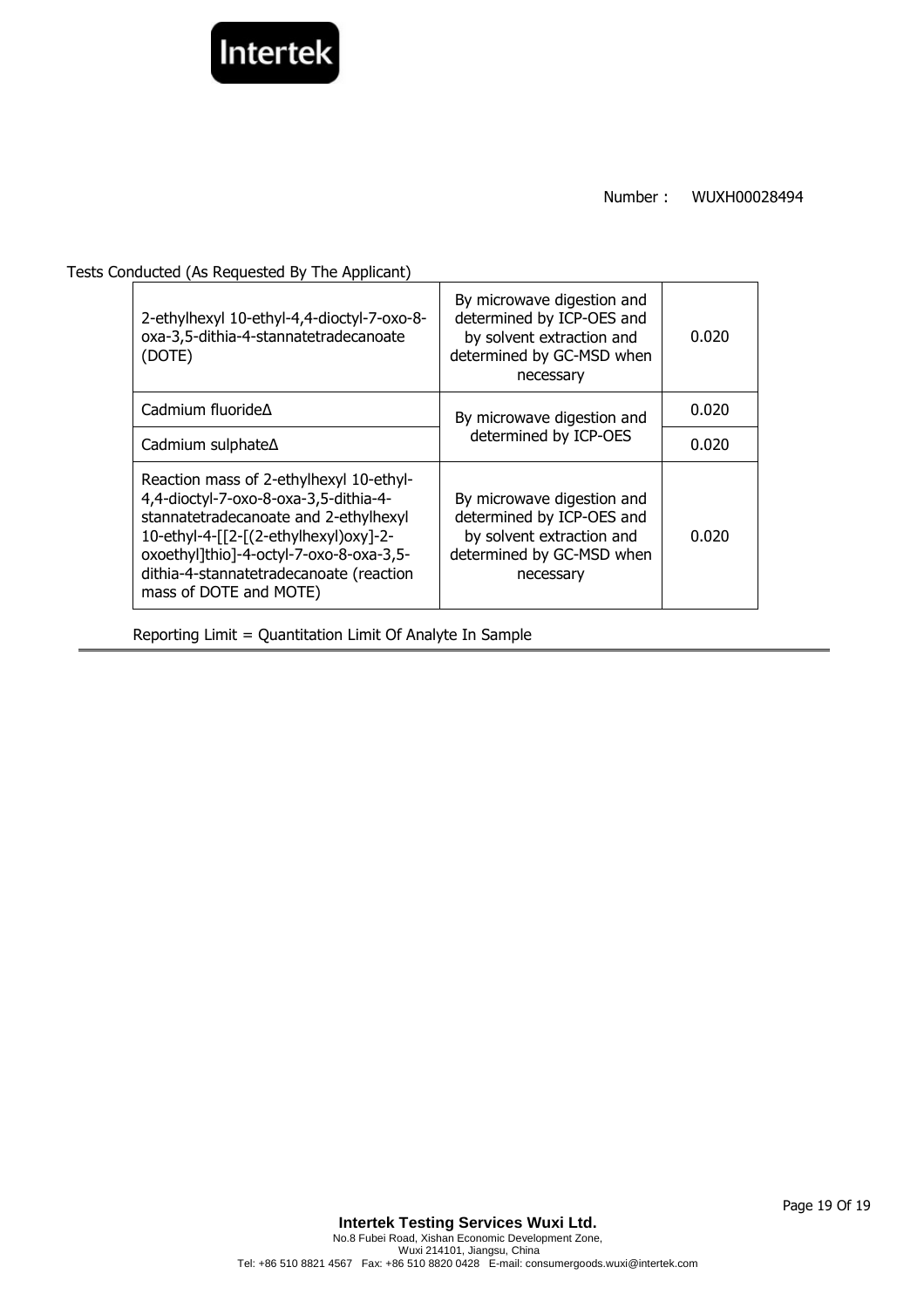

Tests Conducted (As Requested By The Applicant) REACH Requirement: As Per Article 33(1) Of Regulation (EC) No. 1907/2006 (REACH), Recipients Of Product Must Be Provided With Information Of Safe Use If Any Of The Tested Substances (SVHC) Exceeded 0.1% (W/W). A Product Meets The Requirement Of Article 33(1) By Default When No SVHC Exceeds 0.1% (W/W).

Date Sample Received: Jan 26, 2015 Testing Period: Jan 26, 2015 To Jan 29, 2015

Summary: According To Specified Test Processes In This Report, Content Of 161 Substances Of Very High Concern (SVHC) In Candidate List Promulgated By European Chemicals Agency (ECHA), Which Are Defined In Article 57 Of Regulation (EC) No. 1907/2006 (REACH Regulation), Are Less Than 0.1% (W/W) In Submitted Sample.